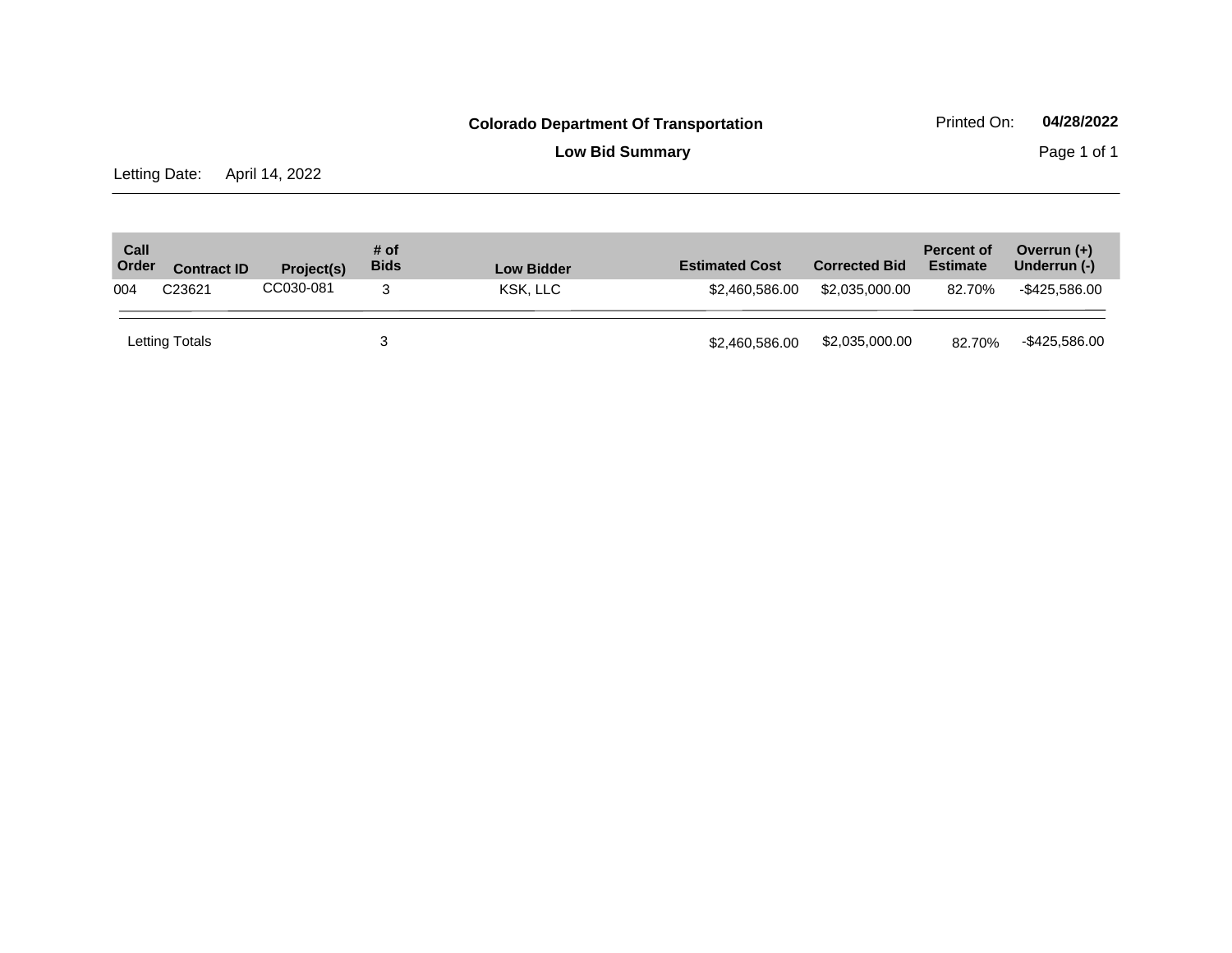| <b>Colorado Department Of Transportation</b> | Printed On: | 04/28/2022  |  |
|----------------------------------------------|-------------|-------------|--|
| <b>Vendor Ranking</b>                        |             | Page 1 of 1 |  |
| Contract ID:<br>C23621                       |             |             |  |

Contract Description:

This is an ADA Ramp reconstruction project with multiple locations, including Erie, Dacono, Frederick, Fort Lupton, Platteville and LaSalle.

| Rank        | <b>Vendor ID</b> | <b>Vendor Name</b>                      | <b>Total Bid</b> | <b>Percent Of</b><br><b>Low Bid</b> | <b>Percent Of</b><br><b>Estimate</b> |
|-------------|------------------|-----------------------------------------|------------------|-------------------------------------|--------------------------------------|
|             | 1713A            | KSK. LLC                                | \$2,035,000.00   | 100.00%                             | 82.70%                               |
| $\mathbf 0$ | -EST-            | <b>Engineer's Estimate</b>              | \$2,460,586.00   | 120.91%                             | 100.00%                              |
| 2           | 696A             | JALISCO INTERNATIONAL, INC.             | \$2,629,921.72   | 129.23%                             | 106.88%                              |
| 3           | 010A             | NORAA CONCRETE CONSTRUCTION CORPORATION | \$2,701,861.00   | 132.77%                             | 109.81%                              |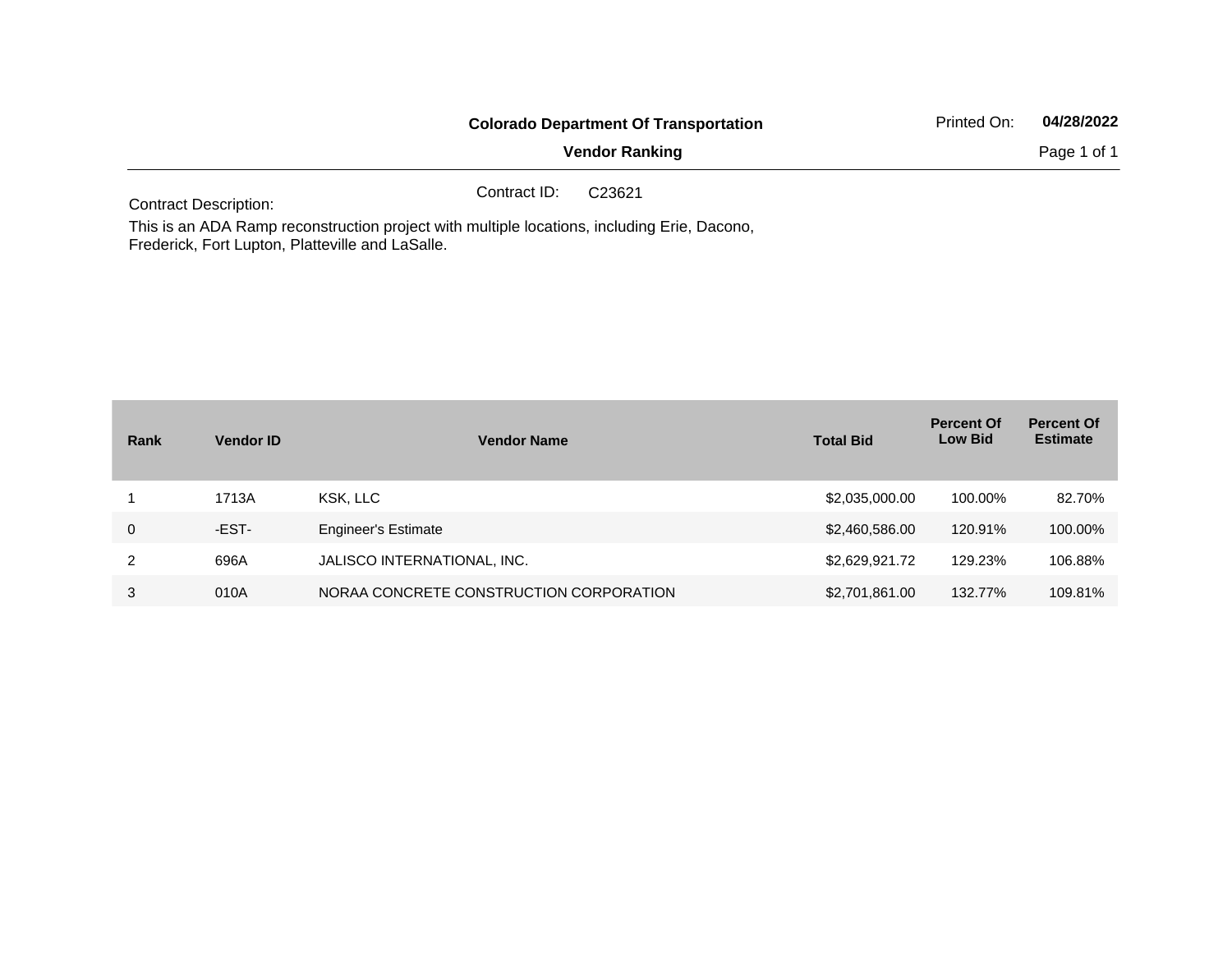**Tabulation of Bids Page 1 of 10** 

|                     |                                              | Contract ID:<br>C23621 |                                           |                    |                              |                    |                                                          |                    |
|---------------------|----------------------------------------------|------------------------|-------------------------------------------|--------------------|------------------------------|--------------------|----------------------------------------------------------|--------------------|
|                     |                                              |                        | $(0)$ -EST-<br><b>Engineer's Estimate</b> |                    | (1) 1713A<br><b>KSK, LLC</b> |                    | (2) 696A<br><b>JALISCO</b><br><b>INTERNATIONAL, INC.</b> |                    |
| <b>Item Code</b>    | <b>Description</b>                           | Quantity               | <b>Unit Price</b>                         | <b>Amount</b>      | <b>Unit Price</b>            | Amount             | <b>Unit Price</b>                                        | Amount             |
| <b>SECTION:</b>     | 0001<br><b>ROADWAY</b>                       |                        |                                           |                    |                              | LCC:               |                                                          |                    |
| 202-00090           | <b>Removal of Delineator</b>                 | 34,000 EACH            | 10.00000                                  | 340.00             | 25.00000                     | 850.00             | 55.01000                                                 | 1.870.34           |
| 202-00190           | Removal of Concrete Median Cover<br>Material | <b>SY</b><br>561.000   |                                           | 35.00000 19,635.00 | 13.00000                     | 7,293.00           | 23.82000                                                 | 13,363.02          |
| 202-00200           | <b>Removal of Sidewalk</b>                   | <b>SY</b><br>1,371.000 | 30.00000                                  | 41,130.00          |                              | 19.00000 26,049.00 | 25.53000                                                 | 35,001.63          |
| 202-00201           | <b>Removal of Curb</b>                       | 59.000<br>LF           | 22.00000                                  | 1,298.00           | 13.00000                     | 767.00             | 21.48000                                                 | 1,267.32           |
|                     | 202-00203 Removal of Curb and Gutter         | 2,307.000<br>LFI       | 20.00000                                  | 46,140.00          |                              | 15.00000 34,605.00 |                                                          | 22.14000 51,076.98 |
|                     | 202-00206 Removal of Concrete Curb Ramp      | 2,582.000<br><b>SY</b> | 32.00000                                  | 82,624.00          |                              | 18.00000 46,476.00 | 25.59000                                                 | 66,073.38          |
|                     | 202-00210 Removal of Concrete Pavement       | <b>SY</b><br>49.000    | 50.00000                                  | 2,450.00           | 18.00000                     | 882.00             | 51.41000                                                 | 2,519.09           |
|                     | 202-00220 Removal of Asphalt Mat             | <b>SY</b><br>1,145.000 | 32.00000                                  | 36,640.00          |                              | 13.00000 14,885.00 | 22.71000                                                 | 26,002.95          |
|                     | 202-00250 Removal of Pavement Marking        | SF<br>1.710.000        |                                           | 6.00000 10,260.00  | 2.75000                      | 4,702.50           | 3.04000                                                  | 5,198.40           |
|                     | 202-00827 Removal of Pull Box                | 26.000 EACH            | 600.00000                                 | 15,600.00          | 620.00000                    | 16,120.00          | 366.47000                                                | 9,528.22           |
|                     | 202-00860 Removal of Pedestrian Push Button  | 12,000 EACH            | 150.00000                                 | 1,800.00           | 410.00000                    | 4,920.00           | 366.47000                                                | 4,397.64           |
|                     | 203-00050 Unsuitable Material                | 100.000<br><b>CY</b>   | 75.00000                                  | 7,500.00           | 42.00000                     | 4,200.00           | 52.08000                                                 | 5,208.00           |
| 203-01597 Potholing |                                              | 40.000 HOUR            | 250.00000                                 | 10,000.00          | 50.00000                     | 2,000.00           | 433.38000                                                | 17,335.20          |
|                     | 208-00090 Erosion Control (Curb Ramp)        | 153.000 EACH           | 600.00000                                 | 91,800.00          | 400.00000 61,200.00          |                    | 483.83000                                                | 74,025.99          |
|                     | 210-00065 Reset Monument (Type 3A)           | 3.000 EACH             | 1,000.00000                               | 3,000.00           | 500.00000                    | 1,500.00           | 1.105.48000                                              | 3,316.44           |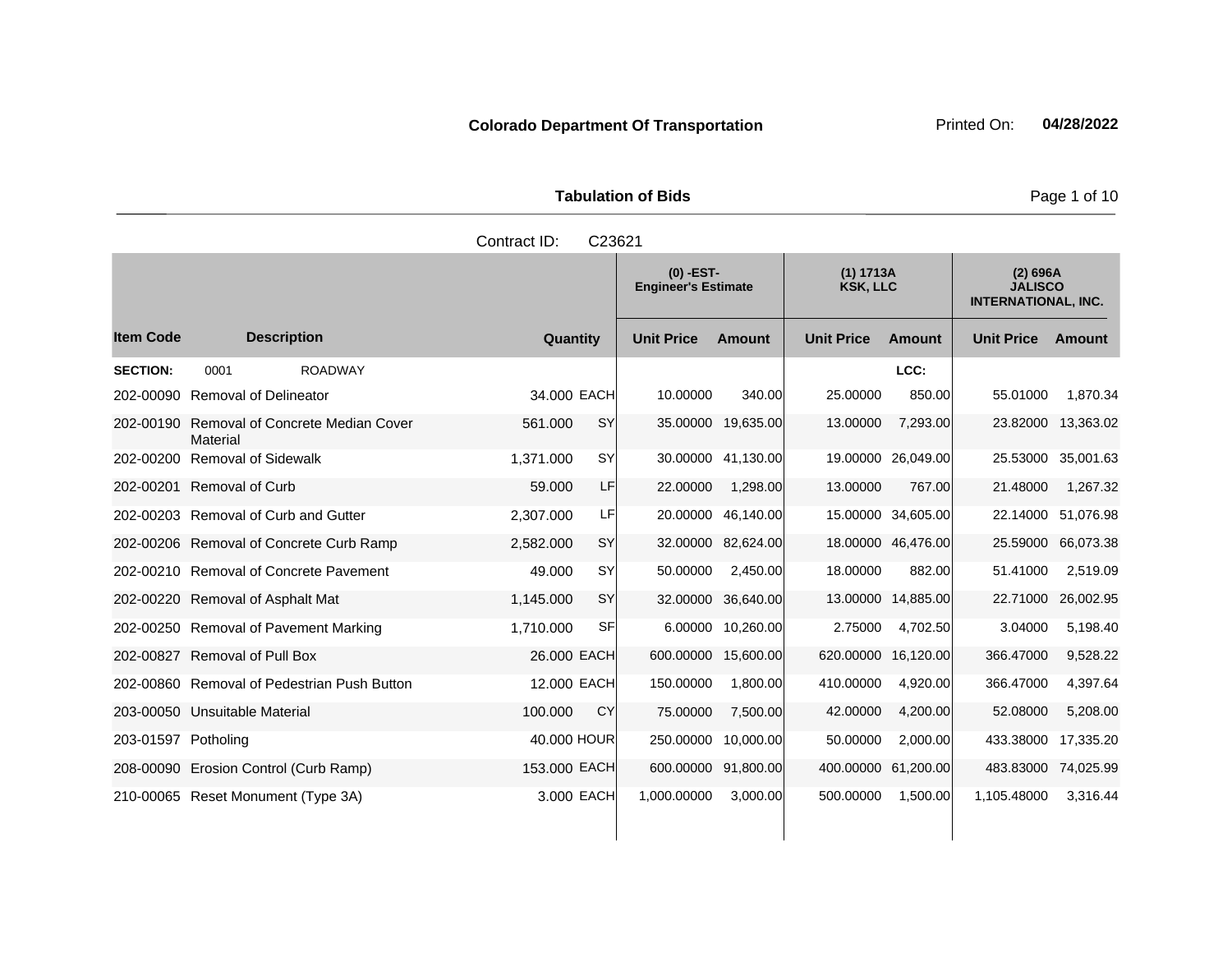**Tabulation of Bids Page 2 of 10** 

|                  |                                                | Contract ID: | C23621     |                                           |                      |                              |                      |                                                          |                     |
|------------------|------------------------------------------------|--------------|------------|-------------------------------------------|----------------------|------------------------------|----------------------|----------------------------------------------------------|---------------------|
|                  |                                                |              |            | $(0)$ -EST-<br><b>Engineer's Estimate</b> |                      | (1) 1713A<br><b>KSK, LLC</b> |                      | (2) 696A<br><b>JALISCO</b><br><b>INTERNATIONAL, INC.</b> |                     |
| <b>Item Code</b> | <b>Description</b>                             | Quantity     |            | <b>Unit Price</b>                         | <b>Amount</b>        | <b>Unit Price</b>            | <b>Amount</b>        | <b>Unit Price</b>                                        | <b>Amount</b>       |
| <b>SECTION:</b>  | <b>ROADWAY</b><br>0001                         |              |            |                                           |                      |                              | LCC:                 |                                                          |                     |
|                  | 210-00810 Reset Ground Sign                    | 38,000 EACH  |            | 400.00000                                 | 15,200.00            | 750.00000                    | 28,500.00            | 276.37000                                                | 10,502.06           |
|                  | 210-00858 Reset Pedestal Pole                  | 1.000 EACH   |            | 1,300.00000                               | 1,300.00             | 750.00000                    | 750.00               | 732.93000                                                | 732.93              |
|                  | 210-00860 Reset Pedestrian Push Button         | 17.000 EACH  |            | 1,200.00000 20,400.00                     |                      | 550.00000                    | 9,350.00             | 366.47000                                                | 6,229.99            |
|                  | 210-00865 Reset Pedestrian Signal Head         | 1.000 EACH   |            | 300.00000                                 | 300.00               | 775.00000                    | 775.00               | 366.47000                                                | 366.47              |
|                  | 210-04010 Adjust Manhole                       | 1.000 EACH   |            | 1,200.00000                               | 1,200.00             | 600.00000                    | 600.00               | 663.29000                                                | 663.29              |
|                  | 210-04050 Adjust Valve Box                     | 6.000 EACH   |            | 500.00000                                 | 3,000.00             | 750.00000                    | 4,500.00             | 331.64000                                                | 1,989.84            |
| 212-00050 Sod    |                                                | 3,592.000    | SF         |                                           | 5.00000 17,960.00    |                              | 5.00000 17,960.00    | 4.22000                                                  | 15,158.24           |
|                  | 212-00700 Organic Fertilizer                   | 36.000       | <b>LB</b>  | 10.00000                                  | 360.00               | 50.00000                     | 1,800.00             | 29.78000                                                 | 1,072.08            |
|                  | 212-00701 Compost (Mechanically Applied)       | 8.000        | CY         | 150.00000                                 | 1,200.00             | 100.00000                    | 800.00               | 421.94000                                                | 3,375.52            |
| 212-00703 Humate |                                                | 24.000       | LB         | 15.00000                                  | 360.00               | 50.00000                     | 1,200.00             | 50.50000                                                 | 1,212.00            |
|                  | 212-00708 Seeding (Native) Broadcast           | 0.120 ACRE   |            | 15,000.00000                              | 1,800.00             | 5,000.00000                  | 600.00               | 23,770.34000                                             | 2,852.44            |
|                  | 212-01200 Landscape Restoration                | 1.000        | L SI       | 20,000.00000                              | 20,000.00            | 5,000.00000                  | 5,000.00             | 27,636.89000                                             | 27,636.89           |
|                  | 213-00003 Mulching (Weed Free)                 | 0.120 ACRE   |            | 9,000.00000                               | 1,080.00             | 7,500.00000                  | 900.00               | 15,659.42000                                             | 1,879.13            |
| 213-00061        | <b>Mulch Tackifier</b>                         | 24.000       | <b>LB</b>  | 65.00000                                  | 1,560.00             | 50.00000                     | 1,200.00             | 66.62000                                                 | 1,598.88            |
|                  | 304-06000 Aggregate Base Course (Class 6)      | 1,840.000    | <b>TON</b> |                                           | 55.00000 101,200.00  |                              | 32.00000 58,880.00   |                                                          | 83.72000 154,044.80 |
|                  | 403-00720 Hot Mix Asphalt (Patching) (Asphalt) | 471.000      | <b>TON</b> |                                           | 275.00000 129,525.00 |                              | 300.00000 141,300.00 |                                                          | 172.43000 81,214.53 |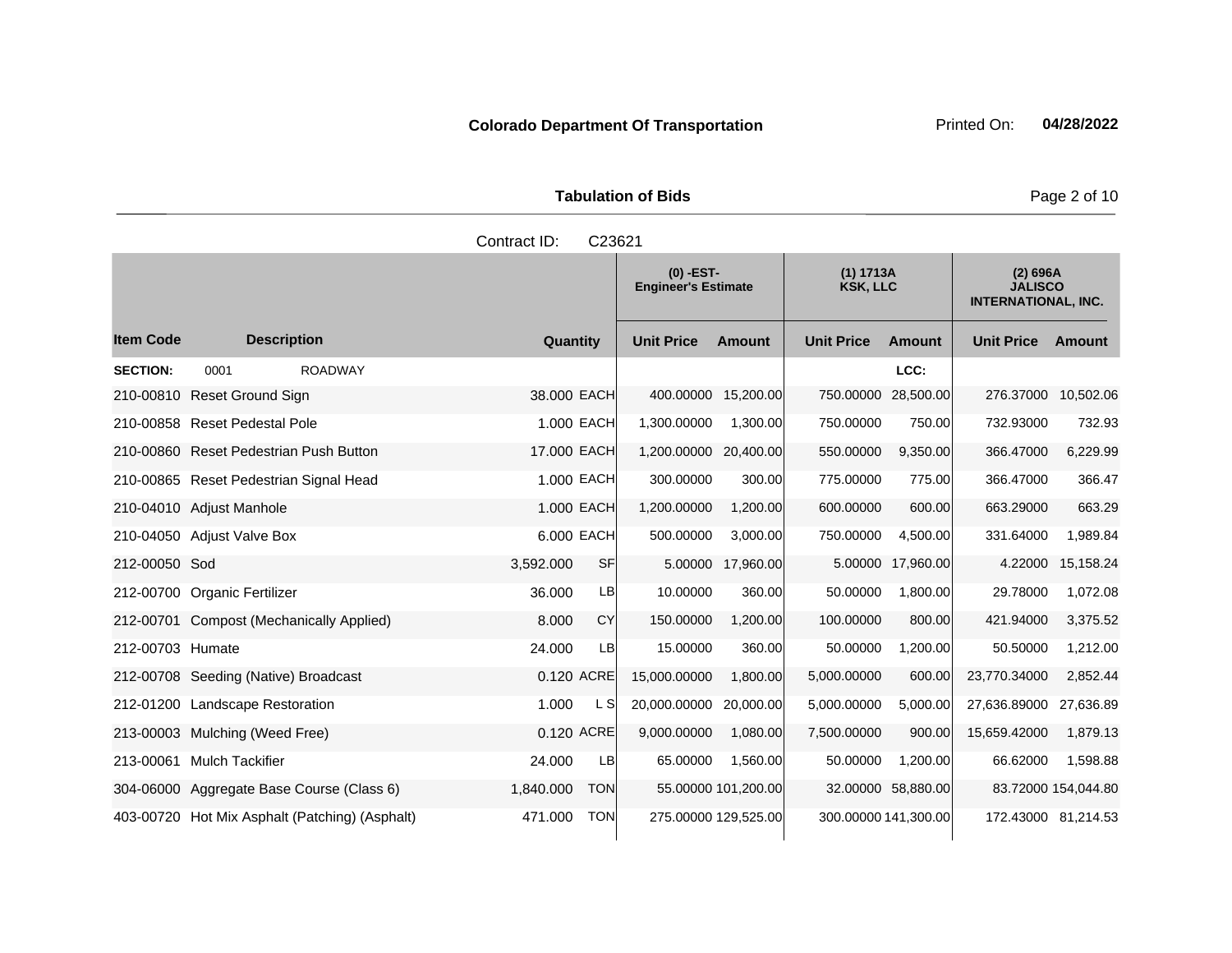Tabulation of Bids **Page 3 of 10** 

|                  |                                                   | Contract ID: | C23621     |                                           |                      |                              |                      |                                                          |                     |
|------------------|---------------------------------------------------|--------------|------------|-------------------------------------------|----------------------|------------------------------|----------------------|----------------------------------------------------------|---------------------|
|                  |                                                   |              |            | $(0)$ -EST-<br><b>Engineer's Estimate</b> |                      | (1) 1713A<br><b>KSK, LLC</b> |                      | (2) 696A<br><b>JALISCO</b><br><b>INTERNATIONAL, INC.</b> |                     |
| <b>Item Code</b> | <b>Description</b>                                | Quantity     |            | <b>Unit Price</b>                         | <b>Amount</b>        | <b>Unit Price</b>            | <b>Amount</b>        | <b>Unit Price</b>                                        | Amount              |
| <b>SECTION:</b>  | <b>ROADWAY</b><br>0001                            |              |            |                                           |                      |                              | LCC:                 |                                                          |                     |
|                  | 412-00190 Concrete Pavement (Patching)            | 658,000      | <b>SY</b>  |                                           | 200.00000 131,600.00 | 115.00000                    | 75,670.00            | 138.06000 90,843.48                                      |                     |
|                  | 503-00018 Drilled Shaft (18 Inch)                 | 5.000        | LF         | 250.00000                                 | 1,250.00             | 400.00000                    | 2,000.00             | 281.90000                                                | 1,409.50            |
|                  | 608-00000 Concrete Sidewalk                       | 1,281.000    | SY         |                                           | 120.00000 153,720.00 |                              | 79.00000 101,199.00  | 151.70000 194,327.70                                     |                     |
|                  | 608-00010 Concrete Curb Ramp                      | 2,922.000    | SY         |                                           | 200.00000 584,400.00 |                              | 155.00000 452,910.00 | 192.81000 563,390.82                                     |                     |
|                  | 608-00015 Detectable Warnings                     | 12.000       | <b>SF</b>  | 100.00000                                 | 1,200.00             | 82.00000                     | 984.00               | 58.33000                                                 | 699.96              |
|                  | 608-10000 Sidewalk Drain                          | 10.000       | LF         | 500.00000                                 | 5,000.00             | 350.00000                    | 3,500.00             | 724.27000                                                | 7,242.70            |
|                  | 609-20010 Curb Type 2 (Section B)                 | 518.000      | LF         |                                           | 55.00000 28,490.00   |                              | 41.00000 21,238.00   |                                                          | 32.74000 16,959.32  |
|                  | 609-21020 Curb and Gutter Type 2 (Section II-B)   | 2,426.000    | LF         |                                           | 50.00000 121,300.00  |                              | 41.00000 99,466.00   |                                                          | 48.07000 116,617.82 |
|                  | 610-00030 Median Cover Material (Concrete)        | 5,989.000    | <b>SF</b>  |                                           | 16.00000 95,824.00   |                              | 12.00000 71,868.00   |                                                          | 19.03000 113,970.67 |
| 612-00001        | Delineator (Type I)                               | 34.000 EACH  |            | 50.00000                                  | 1,700.00             | 50.00000                     | 1,700.00             | 37.93000                                                 | 1,289.62            |
|                  | 613-00200 2 Inch Electrical Conduit               | 266.000      | LF.        | 20.00000                                  | 5,320.00             |                              | 38.00000 10,108.00   | 56.38000                                                 | 14,997.08           |
|                  | 613-07001 Type One Pull Box                       |              | 2.000 EACH | 900.00000                                 | 1,800.00             | 950.00000                    | 1,900.00             | 1,691.38000                                              | 3,382.76            |
|                  | 613-07002 Type Two Pull Box                       |              | 6.000 EACH | 1,400.00000                               | 8,400.00             | 1,050.00000                  | 6,300.00             | 1,691.38000                                              | 10,148.28           |
|                  | 613-07003 Type Three Pull Box                     | 16.000 EACH  |            | 1,300.00000                               | 20,800.00            | 1,100.00000                  | 17,600.00            | 2,255.17000 36,082.72                                    |                     |
|                  | 613-07004 Type Four Pull Box                      |              | 2.000 EACH | 1,700.00000                               | 3,400.00             | 1,700.00000                  | 3,400.00             | 2,818.96000                                              | 5,637.92            |
|                  | 614-70150 Pedestrian Signal Face (16) (Countdown) |              | 2.000 EACH | 750.00000                                 | 1,500.00             | 900.00000                    | 1,800.00             | 1,127.59000                                              | 2,255.18            |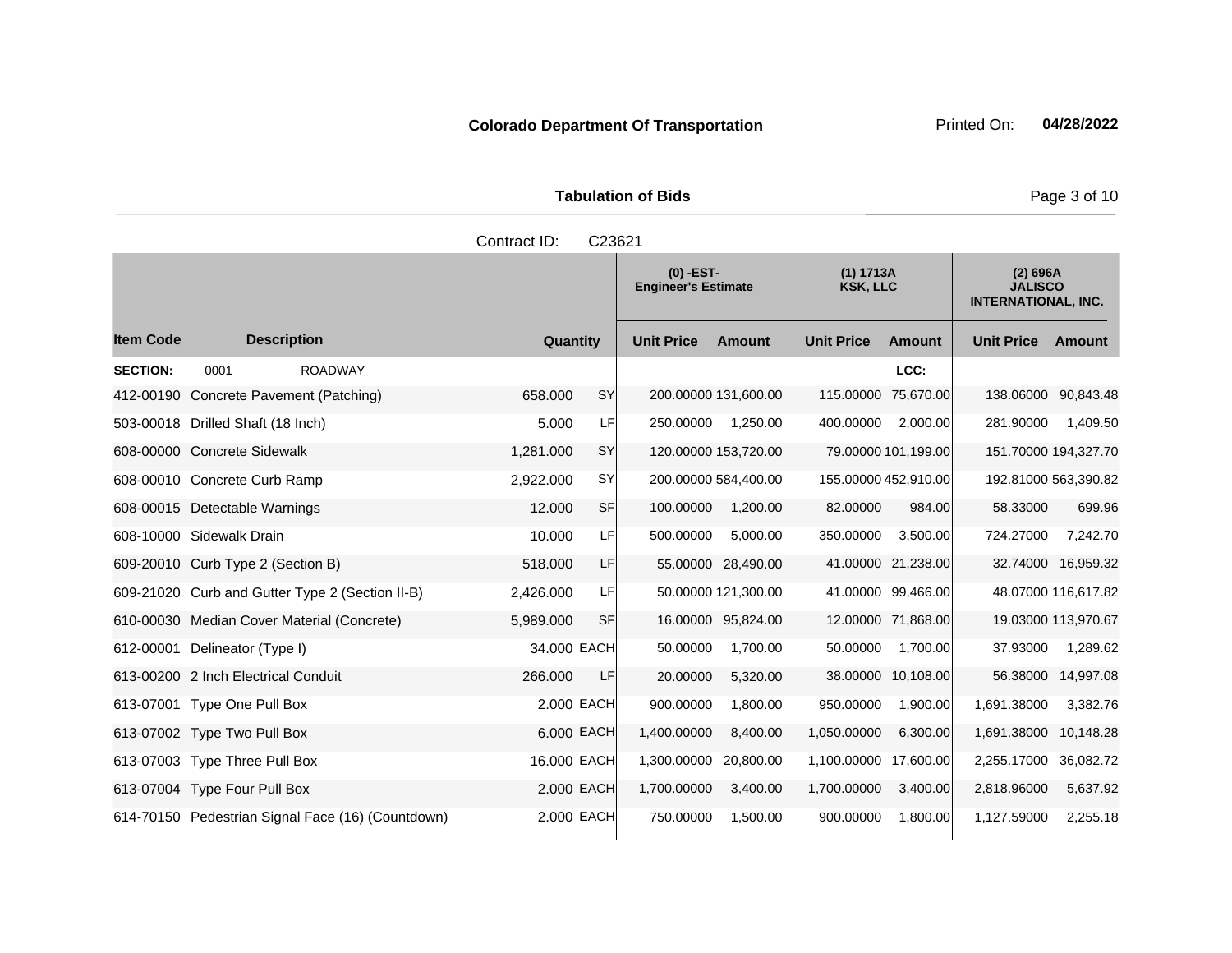Tabulation of Bids **Page 4 of 10** 

|                  |                                                                      | Contract ID: | C23621     |                                           |                     |                              |                    |                                                          |                     |
|------------------|----------------------------------------------------------------------|--------------|------------|-------------------------------------------|---------------------|------------------------------|--------------------|----------------------------------------------------------|---------------------|
|                  |                                                                      |              |            | $(0)$ -EST-<br><b>Engineer's Estimate</b> |                     | (1) 1713A<br><b>KSK, LLC</b> |                    | (2) 696A<br><b>JALISCO</b><br><b>INTERNATIONAL, INC.</b> |                     |
| <b>Item Code</b> | <b>Description</b>                                                   | Quantity     |            | <b>Unit Price</b>                         | Amount              | <b>Unit Price</b>            | Amount             | <b>Unit Price</b>                                        | Amount              |
| <b>SECTION:</b>  | 0001<br><b>ROADWAY</b>                                               |              |            |                                           |                     |                              | LCC:               |                                                          |                     |
|                  | 614-72860 Pedestrian Push Button                                     |              | 5.000 EACH | 1,100.00000                               | 5,500.00            | 750.00000                    | 3,750.00           | 563.79000                                                | 2,818.95            |
|                  | 614-72862 Pedestrian Push Button (Special)                           |              | 8.000 EACH | 1,500.00000 12,000.00                     |                     | 1,600.00000                  | 12,800.00          | 1,804.14000                                              | 14,433.12           |
|                  | 614-72863 Pedestrian Push Button Post Assembly                       | 7.000 EACH   |            | 2,000.00000 14,000.00                     |                     | 1,850.00000 12,950.00        |                    | 1,691.38000 11,839.66                                    |                     |
|                  | 625-00000 Construction Surveying                                     | 1.000        | L SI       | 70,000.00000 70,000.00                    |                     | 4,000.00000                  | 4,000.00           | 46,153.61000                                             | 46,153.61           |
|                  | 626-00000 Mobilization                                               | 1.000        | L SI       | 200,000.00000 200,000.00                  |                     | 202,976.25000 202,976.25     |                    | 350,000.00000 350,000.00                                 |                     |
|                  | 626-01114 Public Information Management (Tier IV)                    | 120.000      | <b>DAY</b> | 75.00000                                  | 9,000.00            | 60.00000                     | 7,200.00           | 71.86000                                                 | 8,623.20            |
|                  | 627-00008 Modified Epoxy Pavement Marking                            | 9.000        | GAL        | 500.00000                                 | 4,500.00            | 575.00000                    | 5.175.00           | 635.65000                                                | 5,720.85            |
| 627-30410        | <b>Preformed Thermoplastic Pavement</b><br>Marking (Xwalk-Stop Line) | 6,005.000    | SFI        | 15.00000                                  | 90,075.00           |                              | 12.25000 73,561.25 |                                                          | 13.54000 81,307.70  |
| 630-00000        | Flagging                                                             | 500.000 HOUR |            |                                           | 30.00000 15,000.00  |                              | 40.00000 20,000.00 |                                                          | 39.27000 19,635.00  |
|                  | 630-00007 Traffic Control Inspection                                 | 55.000       | <b>DAY</b> |                                           | 275.00000 15,125.00 | 500.00000 27,500.00          |                    |                                                          | 392.72000 21,599.60 |
|                  | 630-00012 Traffic Control Management                                 | 110.000      | <b>DAY</b> | 1,100.00000 121,000.00                    |                     | 2,000.00000 220,000.00       |                    | 1,683.09000 185,139.90                                   |                     |
|                  | 630-80340 Pedestrian Barricade (ADA)                                 | 100.000      | LF         | 55.00000                                  | 5,500.00            | 60.00000                     | 6.000.00           | 72.93000                                                 | 7,293.00            |
|                  | 630-80341 Construction Traffic Sign (Panel Size A)                   | 44.000 EACH  |            | 60.00000                                  | 2,640.00            | 10.00000                     | 440.00             | 56.10000                                                 | 2,468.40            |
|                  | 630-80342 Construction Traffic Sign (Panel Size B)                   | 4.000 EACH   |            | 70.00000                                  | 280.00              | 10.00000                     | 40.00              | 67.32000                                                 | 269.28              |
|                  | 630-80350 Vertical Panel                                             | 30,000 EACH  |            | 50.00000                                  | 1,500.00            | 60.00000                     | 1.800.00           | 67.32000                                                 | 2,019.60            |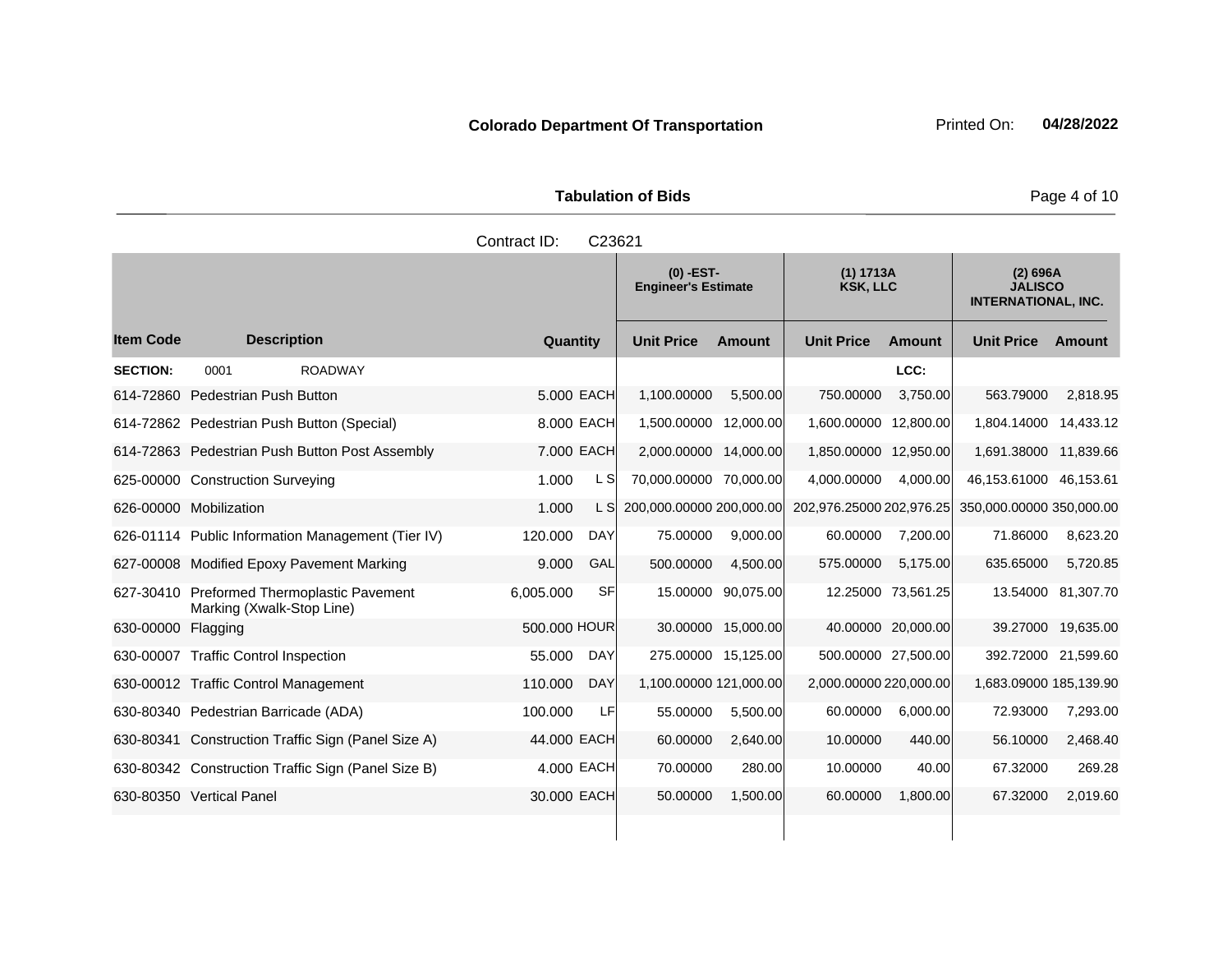**Tabulation of Bids Page 5 of 10** 

|                        |                              |                                        | C23621<br>Contract ID: |                                           |                |                              |                |                                                          |                |
|------------------------|------------------------------|----------------------------------------|------------------------|-------------------------------------------|----------------|------------------------------|----------------|----------------------------------------------------------|----------------|
|                        |                              |                                        |                        | $(0)$ -EST-<br><b>Engineer's Estimate</b> |                | (1) 1713A<br><b>KSK, LLC</b> |                | (2) 696A<br><b>JALISCO</b><br><b>INTERNATIONAL, INC.</b> |                |
| <b>Item Code</b>       |                              | <b>Description</b>                     | <b>Quantity</b>        | <b>Unit Price</b>                         | <b>Amount</b>  | <b>Unit Price</b>            | Amount         | <b>Unit Price</b>                                        | Amount         |
| <b>SECTION:</b>        | 0001                         | <b>ROADWAY</b>                         |                        |                                           |                |                              | LCC:           |                                                          |                |
|                        |                              | 630-80355 Portable Message Sign Panel  | 2.000 EACH             | 7,500.00000                               | 15,000.00      | 10,000.00000                 | 20,000.00      | 8,415.43000                                              | 16,830.86      |
| 630-80358              | Arrow Panel (C Type)         | Advance Warning Flashing or Sequencing | 2.000 EACH             | 2,000.00000                               | 4,000.00       | 5,000.00000                  | 10,000.00      | 1,402.57000                                              | 2,805.14       |
| 630-80360              |                              | Drum Channelizing Device               | 60.000 EACH            | 35.00000                                  | 2,100.00       | 60.00000                     | 3,600.00       | 61.71000                                                 | 3,702.60       |
|                        | 630-80380 Traffic Cone       |                                        | 100.000 EACH           | 10.00000                                  | 1,000.00       | 10.00000                     | 1,000.00       | 20.20000                                                 | 2,020.00       |
| 630-85020              | Mobile Attenuator            |                                        | 1.000 EACH             | 20,000.00000                              | 20,000.00      | 30,000.00000 30,000.00       |                | 39,272.03000                                             | 39,272.03      |
| <b>Section Totals:</b> |                              |                                        |                        |                                           | \$2,460,586.00 |                              | \$2,035,000.00 |                                                          | \$2,629,921.72 |
|                        | <b>Contract Grand Totals</b> |                                        |                        |                                           | \$2,460,586.00 |                              | \$2,035,000.00 |                                                          | \$2,629,921.72 |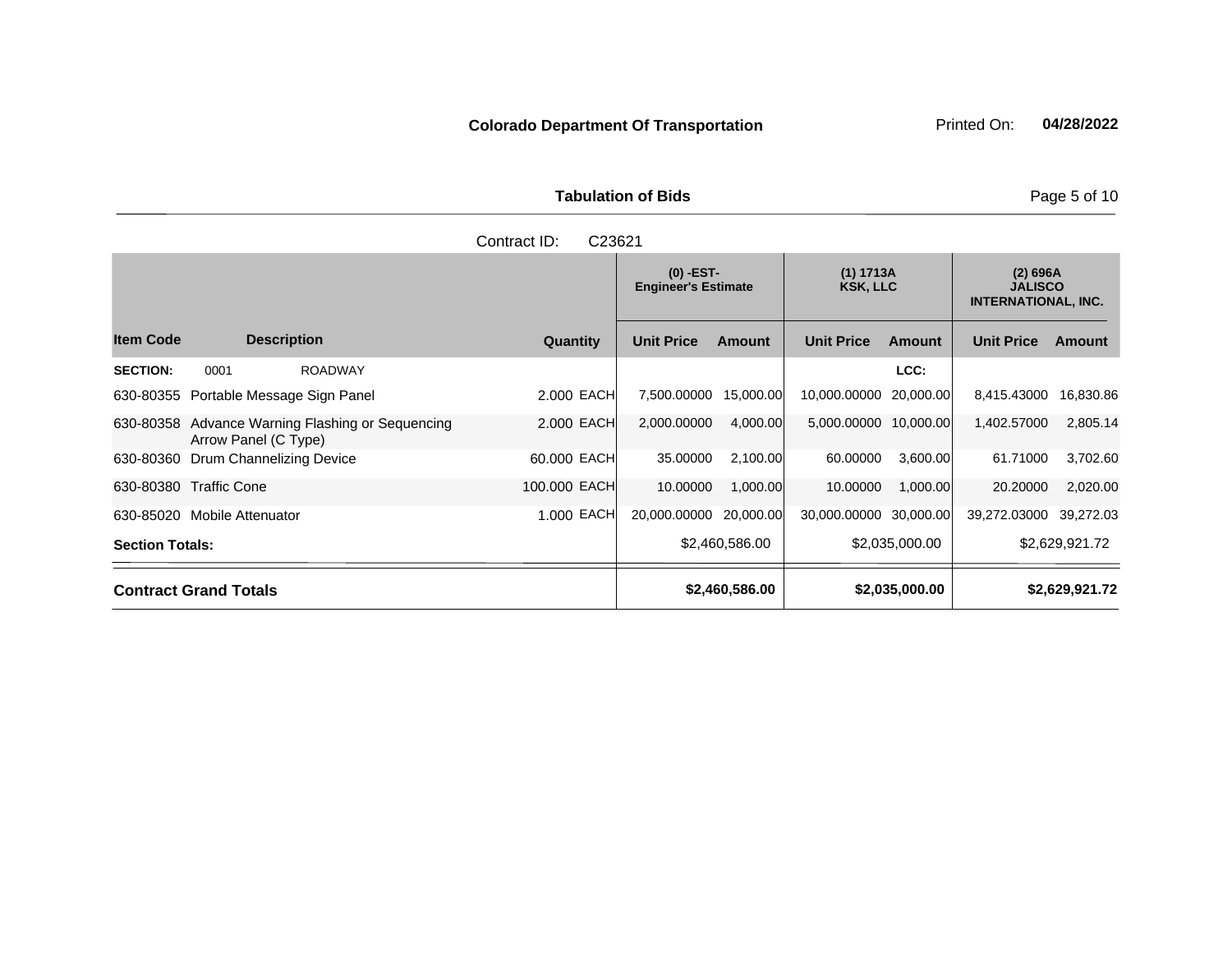**Tabulation of Bids Page 6 of 10** 

|                     |                                                        | Contract ID:<br>C23621 |                                                          |           |                   |               |                   |        |
|---------------------|--------------------------------------------------------|------------------------|----------------------------------------------------------|-----------|-------------------|---------------|-------------------|--------|
|                     |                                                        |                        | (3) 010A<br><b>NORAA CONCRETE</b><br><b>CONSTRUCTION</b> |           |                   |               |                   |        |
| <b>Item Code</b>    | <b>Description</b>                                     | Quantity               | <b>Unit Price</b>                                        | Amount    | <b>Unit Price</b> | <b>Amount</b> | <b>Unit Price</b> | Amount |
| <b>SECTION:</b>     | <b>ROADWAY</b><br>0001                                 |                        |                                                          |           |                   | LCC:          |                   |        |
|                     | 202-00090 Removal of Delineator                        | 34,000 EACH            | 100.00000                                                | 3,400.00  |                   |               |                   |        |
|                     | 202-00190 Removal of Concrete Median Cover<br>Material | SY<br>561.000          | 28.00000 15,708.00                                       |           |                   |               |                   |        |
|                     | 202-00200 Removal of Sidewalk                          | SY<br>1,371.000        | 28.00000 38,388.00                                       |           |                   |               |                   |        |
|                     | 202-00201 Removal of Curb                              | LF<br>59,000           | 15.00000                                                 | 885.00    |                   |               |                   |        |
|                     | 202-00203 Removal of Curb and Gutter                   | 2,307.000<br>LF        | 15.00000 34,605.00                                       |           |                   |               |                   |        |
|                     | 202-00206 Removal of Concrete Curb Ramp                | <b>SY</b><br>2,582.000 | 28.00000 72,296.00                                       |           |                   |               |                   |        |
|                     | 202-00210 Removal of Concrete Pavement                 | SY<br>49,000           | 35.00000                                                 | 1,715.00  |                   |               |                   |        |
|                     | 202-00220 Removal of Asphalt Mat                       | SY<br>1,145.000        | 35.00000                                                 | 40,075.00 |                   |               |                   |        |
|                     | 202-00250 Removal of Pavement Marking                  | <b>SF</b><br>1,710.000 | 3.50000                                                  | 5,985.00  |                   |               |                   |        |
|                     | 202-00827 Removal of Pull Box                          | 26,000 EACH            | 500.00000                                                | 13,000.00 |                   |               |                   |        |
|                     | 202-00860 Removal of Pedestrian Push Button            | 12.000 EACH            | 500.00000                                                | 6,000.00  |                   |               |                   |        |
|                     | 203-00050 Unsuitable Material                          | CY<br>100.000          | 90.00000                                                 | 9,000.00  |                   |               |                   |        |
| 203-01597 Potholing |                                                        | 40.000 HOUR            | 300.00000 12,000.00                                      |           |                   |               |                   |        |
|                     | 208-00090 Erosion Control (Curb Ramp)                  | 153,000 EACH           | 650.00000 99,450.00                                      |           |                   |               |                   |        |
|                     | 210-00065 Reset Monument (Type 3A)                     | 3.000 EACH             | 1,500.00000                                              | 4,500.00  |                   |               |                   |        |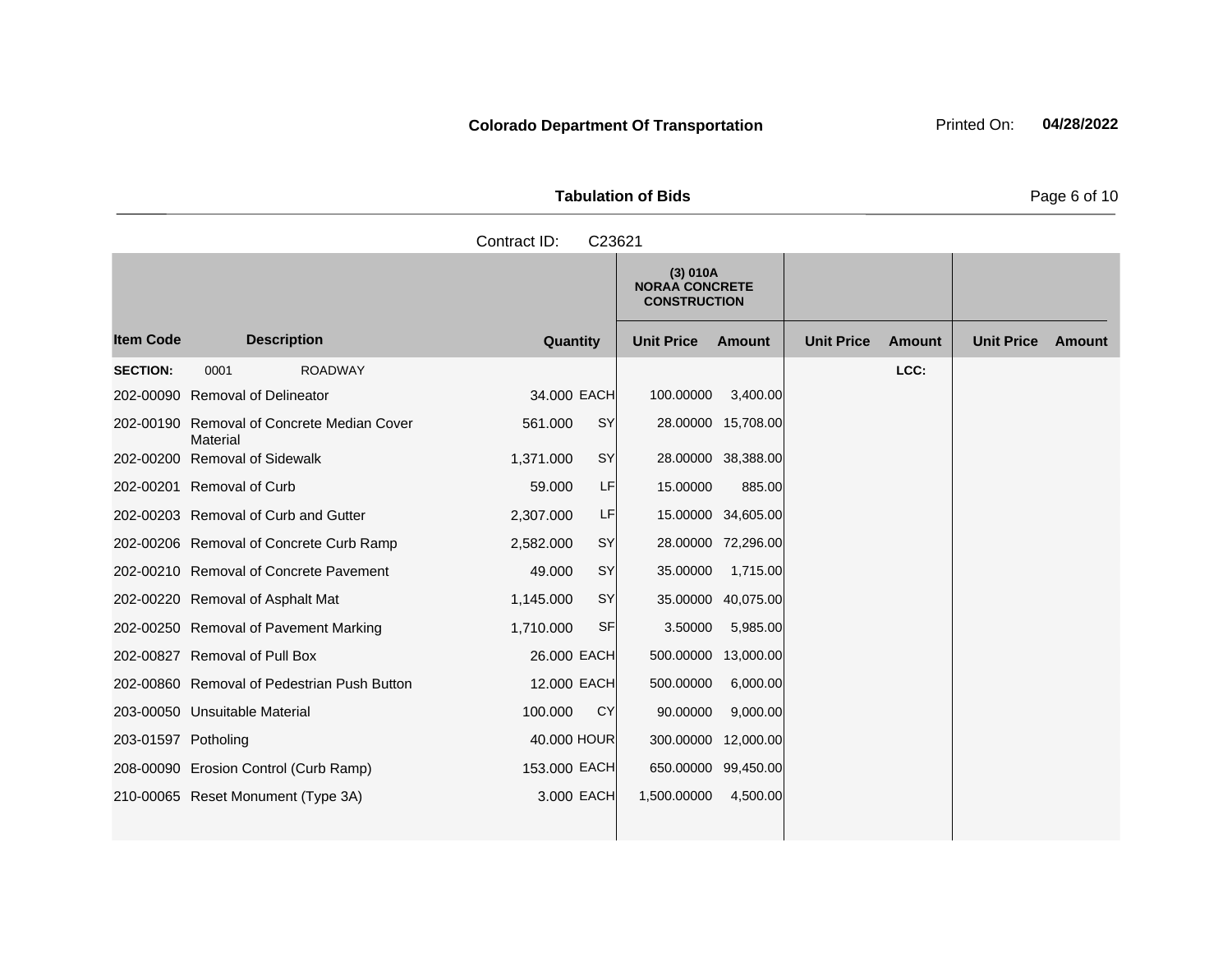| <b>Tabulation of Bids</b> | Page 7 of 10 |
|---------------------------|--------------|

|                  |                                           | Contract ID:<br>C23621  |                                                                                |                   |                   |               |                   |        |
|------------------|-------------------------------------------|-------------------------|--------------------------------------------------------------------------------|-------------------|-------------------|---------------|-------------------|--------|
|                  |                                           |                         | (3) 010A<br><b>NORAA CONCRETE</b><br><b>CONSTRUCTION</b><br><b>CORPORATION</b> |                   |                   |               |                   |        |
| <b>Item Code</b> | <b>Description</b>                        | Quantity                | <b>Unit Price</b>                                                              | Amount            | <b>Unit Price</b> | <b>Amount</b> | <b>Unit Price</b> | Amount |
| <b>SECTION:</b>  | <b>ROADWAY</b><br>0001                    |                         |                                                                                |                   |                   | LCC:          |                   |        |
|                  | 210-00810 Reset Ground Sign               | 38.000 EACH             | 250.00000                                                                      | 9,500.00          |                   |               |                   |        |
|                  | 210-00858 Reset Pedestal Pole             | 1.000 EACH              | 800.00000                                                                      | 800.00            |                   |               |                   |        |
|                  | 210-00860 Reset Pedestrian Push Button    | 17.000 EACH             | 500.00000                                                                      | 8,500.00          |                   |               |                   |        |
|                  | 210-00865 Reset Pedestrian Signal Head    | 1.000 EACH              | 500.00000                                                                      | 500.00            |                   |               |                   |        |
|                  | 210-04010 Adjust Manhole                  | 1.000 EACH              | 550.00000                                                                      | 550.00            |                   |               |                   |        |
|                  | 210-04050 Adjust Valve Box                | 6.000 EACH              | 500.00000                                                                      | 3,000.00          |                   |               |                   |        |
| 212-00050 Sod    |                                           | SF<br>3,592.000         |                                                                                | 5.00000 17,960.00 |                   |               |                   |        |
|                  | 212-00700 Organic Fertilizer              | 36,000<br>LB            | 45.00000                                                                       | 1,620.00          |                   |               |                   |        |
|                  | 212-00701 Compost (Mechanically Applied)  | <b>CY</b><br>8.000      | 110.00000                                                                      | 880.00            |                   |               |                   |        |
| 212-00703 Humate |                                           | 24.000<br>LB            | 25.00000                                                                       | 600.00            |                   |               |                   |        |
|                  | 212-00708 Seeding (Native) Broadcast      | 0.120 ACRE              | 10,000.00000                                                                   | 1,200.00          |                   |               |                   |        |
|                  | 212-01200 Landscape Restoration           | L S<br>1.000            | 15,000.00000 15,000.00                                                         |                   |                   |               |                   |        |
|                  | 213-00003 Mulching (Weed Free)            | 0.120 ACRE              | 10,000.00000                                                                   | 1,200.00          |                   |               |                   |        |
|                  | 213-00061 Mulch Tackifier                 | <b>LB</b><br>24.000     | 25.00000                                                                       | 600.00            |                   |               |                   |        |
|                  | 304-06000 Aggregate Base Course (Class 6) | 1,840.000<br><b>TON</b> | 60.00000 110,400.00                                                            |                   |                   |               |                   |        |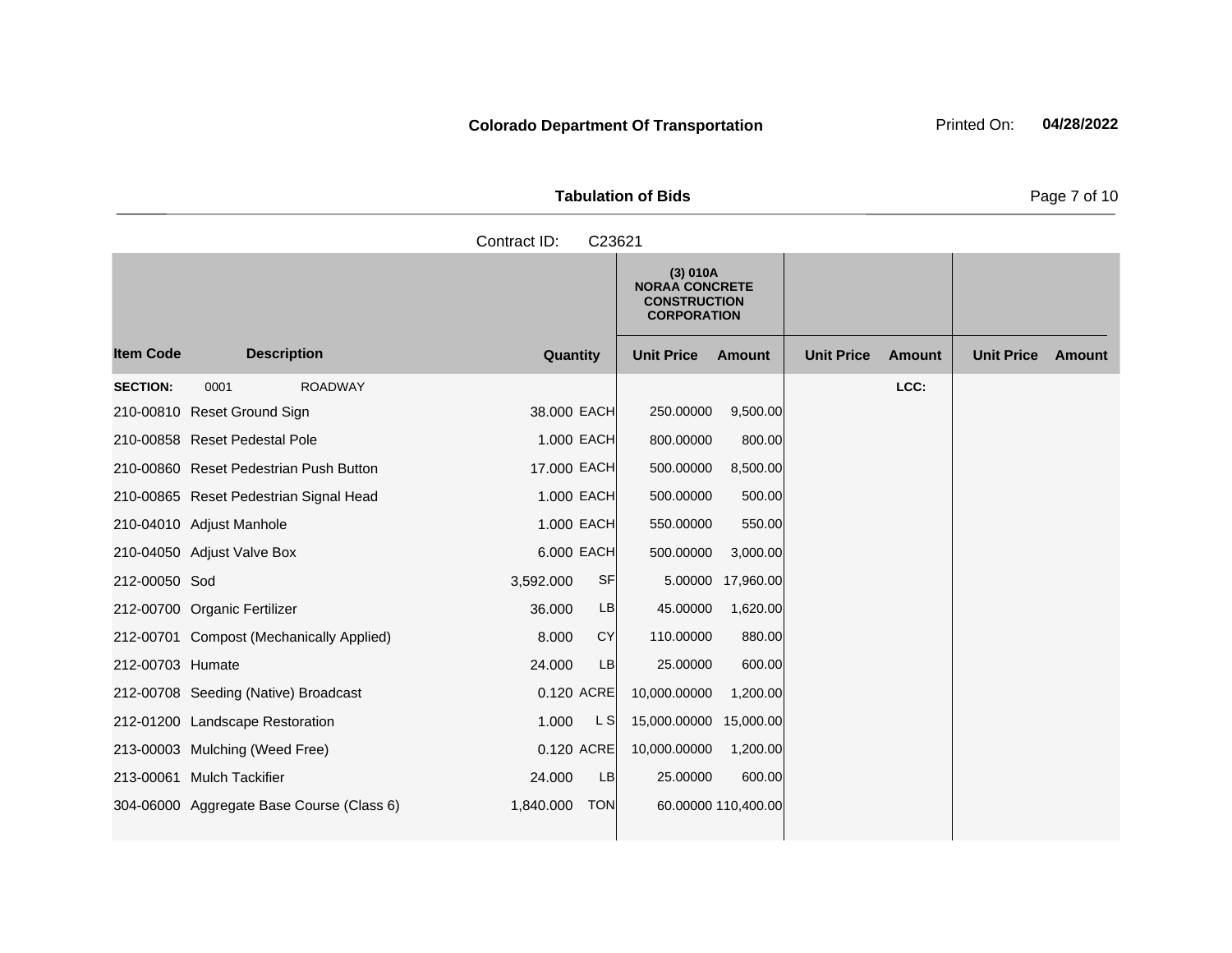| <b>Tabulation of Bids</b> |  |
|---------------------------|--|

**Quantity Unit Price Unit Price Item Code Amount Unit Price Amount Ext Ext Unit Price Amount Ext (3) 010A NORAA CONCRETE CONSTRUCTION CORPORATION Description SECTION:** 0001 ROADWAY **LCC:** 403-00720 Hot Mix Asphalt (Patching) (Asphalt) 471.000 TON 325.00000 153,075.00 412-00190 Concrete Pavement (Patching) 658.000 SY 192.00000 126,336.00 503-00018 Drilled Shaft (18 Inch) 5.000 LF 400.00000 2,000.00 608-00000 Concrete Sidewalk 1,281.000 SY 135.00000 172,935.00 608-00010 Concrete Curb Ramp 2,922.000 SY 188.00000 549,336.00 608-00015 Detectable Warnings 12.000 SF 125.00000 1,500.00 608-10000 Sidewalk Drain 10.000 LF 500.00000 5,000.00 609-20010 Curb Type 2 (Section B) 518.000 LF 60.00000 31,080.00 609-21020 Curb and Gutter Type 2 (Section II-B) 2,426.000 LF 67.00000 162,542.00 610-00030 Median Cover Material (Concrete) 5,989.000 SF 25.00000 149,725.00 612-00001 Delineator (Type I) 34.000 EACH 150.00000 5,100.00 613-00200 2 Inch Electrical Conduit 266.000 LF 75.00000 19,950.00 613-07001 Type One Pull Box 2.000 EACH 2,250.00000 4,500.00 613-07002 Type Two Pull Box 6.000 EACH 2,250.00000 13,500.00 613-07003 Type Three Pull Box 16.000 EACH 2,950.00000 47,200.00 Contract ID: C23621

Page 8 of 10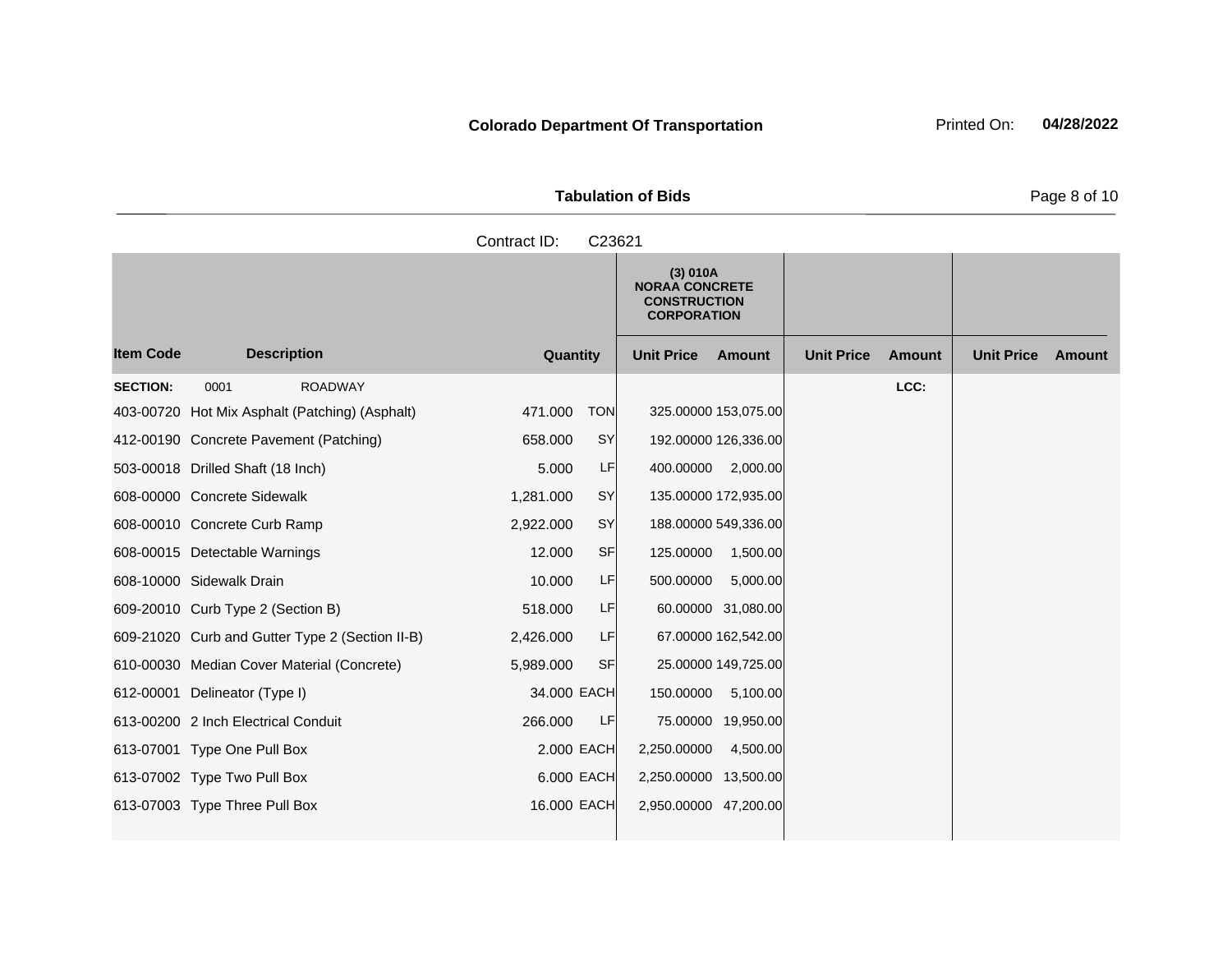| <b>Tabulation of Bids</b> | Page 9 of 10 |
|---------------------------|--------------|

|                    |                                                                         | Contract ID:<br>C23621 |                                                                                |                                    |                             |
|--------------------|-------------------------------------------------------------------------|------------------------|--------------------------------------------------------------------------------|------------------------------------|-----------------------------|
|                    |                                                                         |                        | (3) 010A<br><b>NORAA CONCRETE</b><br><b>CONSTRUCTION</b><br><b>CORPORATION</b> |                                    |                             |
| <b>Item Code</b>   | <b>Description</b>                                                      | Quantity               | <b>Unit Price</b><br>Amount                                                    | <b>Unit Price</b><br><b>Amount</b> | <b>Unit Price</b><br>Amount |
| <b>SECTION:</b>    | 0001<br><b>ROADWAY</b>                                                  |                        |                                                                                | LCC:                               |                             |
|                    | 613-07004 Type Four Pull Box                                            | 2,000 EACH             | 3,690.00000<br>7,380.00                                                        |                                    |                             |
|                    | 614-70150 Pedestrian Signal Face (16) (Countdown)                       | 2.000 EACH             | 1,500.00000<br>3,000.00                                                        |                                    |                             |
|                    | 614-72860 Pedestrian Push Button                                        | 5.000 EACH             | 700.00000<br>3,500.00                                                          |                                    |                             |
|                    | 614-72862 Pedestrian Push Button (Special)                              | 8.000 EACH             | 2,360.00000 18,880.00                                                          |                                    |                             |
|                    | 614-72863 Pedestrian Push Button Post Assembly                          | 7.000 EACH             | 2,220.00000 15,540.00                                                          |                                    |                             |
|                    | 625-00000 Construction Surveying                                        | L S<br>1.000           | 32,000.00000 32,000.00                                                         |                                    |                             |
|                    | 626-00000 Mobilization                                                  | 1.000<br>L SI          | 280,500.00000 280,500.00                                                       |                                    |                             |
|                    | 626-01114 Public Information Management (Tier IV)                       | 120.000<br><b>DAY</b>  | 88.00000 10,560.00                                                             |                                    |                             |
|                    | 627-00008 Modified Epoxy Pavement Marking                               | 9.000<br>GAL           | 690.00000<br>6,210.00                                                          |                                    |                             |
|                    | 627-30410 Preformed Thermoplastic Pavement<br>Marking (Xwalk-Stop Line) | 6,005.000<br><b>SF</b> | 18.00000 108,090.00                                                            |                                    |                             |
| 630-00000 Flagging |                                                                         | 500.000 HOUR           | 42.00000 21,000.00                                                             |                                    |                             |
|                    | 630-00007 Traffic Control Inspection                                    | DAY<br>55.000          | 250.00000 13,750.00                                                            |                                    |                             |
|                    | 630-00012 Traffic Control Management                                    | 110.000<br><b>DAY</b>  | 1,130.00000 124,300.00                                                         |                                    |                             |
|                    | 630-80340 Pedestrian Barricade (ADA)                                    | LF<br>100.000          | 89.00000<br>8,900.00                                                           |                                    |                             |
|                    | 630-80341 Construction Traffic Sign (Panel Size A)                      | 44,000 EACH            | 90.00000<br>3,960.00                                                           |                                    |                             |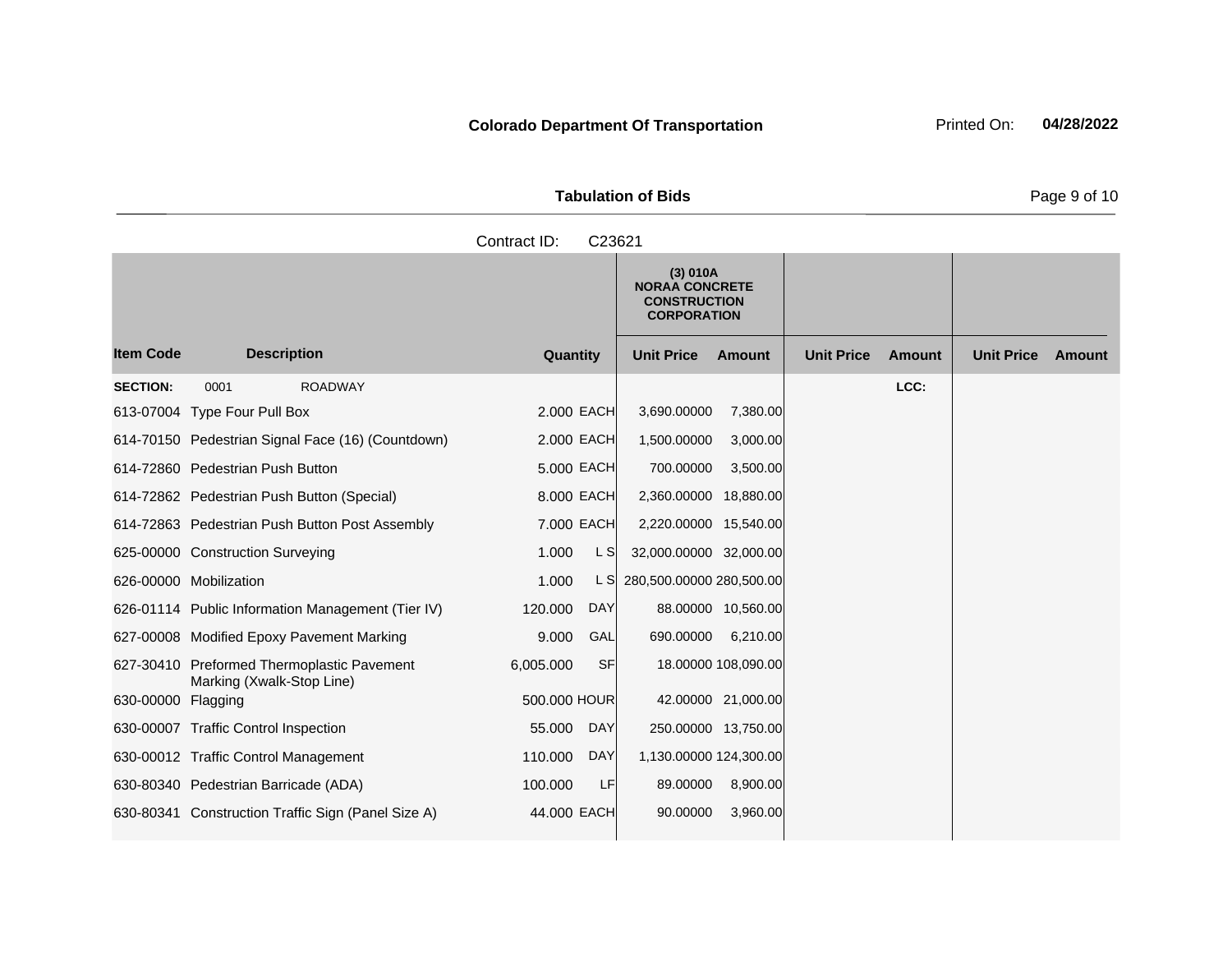| <b>Tabulation of Bids</b> | Page 10 of 10 |
|---------------------------|---------------|

|                        |                                                                          | Contract ID:<br>C23621 |                                                                                |                |                   |        |                   |        |
|------------------------|--------------------------------------------------------------------------|------------------------|--------------------------------------------------------------------------------|----------------|-------------------|--------|-------------------|--------|
|                        |                                                                          |                        | (3) 010A<br><b>NORAA CONCRETE</b><br><b>CONSTRUCTION</b><br><b>CORPORATION</b> |                |                   |        |                   |        |
| <b>Item Code</b>       | <b>Description</b>                                                       | Quantity               | <b>Unit Price</b>                                                              | <b>Amount</b>  | <b>Unit Price</b> | Amount | <b>Unit Price</b> | Amount |
| <b>SECTION:</b>        | <b>ROADWAY</b><br>0001                                                   |                        |                                                                                |                |                   | LCC:   |                   |        |
|                        | 630-80342 Construction Traffic Sign (Panel Size B)                       | 4.000 EACH             | 90.00000                                                                       | 360.00         |                   |        |                   |        |
|                        | 630-80350 Vertical Panel                                                 | 30.000 EACH            | 45.00000                                                                       | 1,350.00       |                   |        |                   |        |
|                        | 630-80355 Portable Message Sign Panel                                    | 2,000 EACH             | 10,850.00000 21,700.00                                                         |                |                   |        |                   |        |
|                        | 630-80358 Advance Warning Flashing or Sequencing<br>Arrow Panel (C Type) | 2.000 EACH             | 4,000.00000                                                                    | 8,000.00       |                   |        |                   |        |
|                        | 630-80360 Drum Channelizing Device                                       | 60,000 EACH            | 45.00000                                                                       | 2,700.00       |                   |        |                   |        |
|                        | 630-80380 Traffic Cone                                                   | 100.000 EACH           | 20.00000                                                                       | 2,000.00       |                   |        |                   |        |
|                        | 630-85020 Mobile Attenuator                                              | 1.000 EACH             | 35,085.00000 35,085.00                                                         |                |                   |        |                   |        |
| <b>Section Totals:</b> |                                                                          |                        |                                                                                | \$2,701,861.00 |                   |        |                   |        |
|                        |                                                                          |                        |                                                                                |                |                   |        |                   |        |

**Contract Grand Totals 62,701,861.00**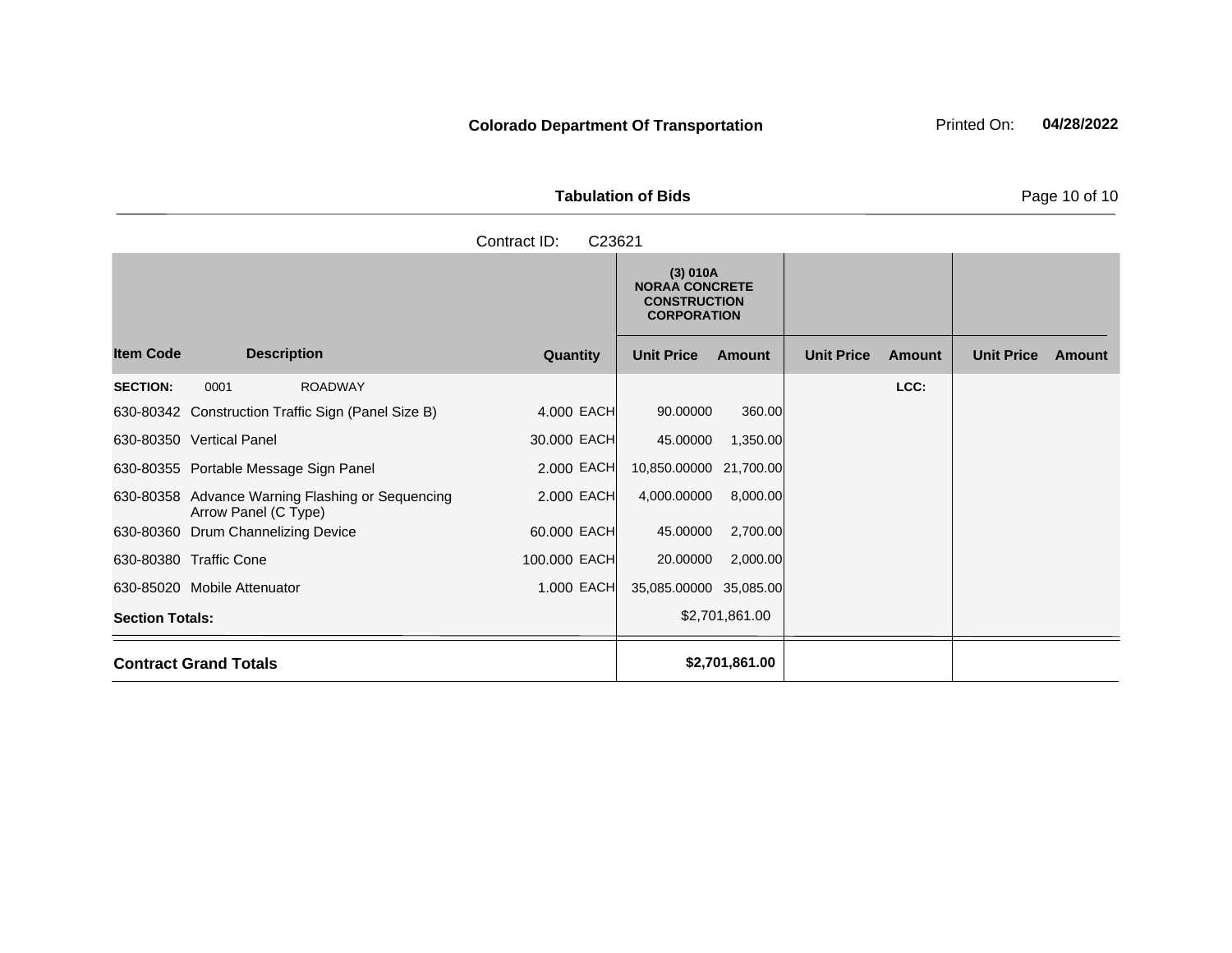**Low Bid Item Analysis Page 1 of 6** 

Overrun (+)<br>Underrun (-)

Contract ID: C23621

| Line         | Item/<br><b>Description</b>  | Quantity       | Estimated<br>Price | Bid Price/<br><b>Units</b> | Estimated<br>Amount | <b>Bid Amount</b> | <b>Bid Est</b><br>$\%$ | Overrun $(+)$<br>Underrun (-) |
|--------------|------------------------------|----------------|--------------------|----------------------------|---------------------|-------------------|------------------------|-------------------------------|
| <b>TION:</b> | 0001                         | <b>ROADWAY</b> |                    |                            |                     |                   |                        |                               |
| )05          | 202-00090                    | 34.000         | 10.00000           | 25.00000                   | 340.00              | 850.00            | 250.00%                | 510.0                         |
|              | <b>Removal of Delineator</b> |                |                    | <b>EACH</b>                |                     |                   |                        |                               |
| 10           | 202-00190                    | 561.000        | 35,00000           | 13,00000                   | 19,635.00           | 7,293.00          | 37.14%                 | $-12,342.0$                   |

| <b>SECTION:</b> | 0001                              | <b>ROADWAY</b>                            |           |             |           |           |         |              |
|-----------------|-----------------------------------|-------------------------------------------|-----------|-------------|-----------|-----------|---------|--------------|
| 0005            | 202-00090                         | 34.000                                    | 10.00000  | 25,00000    | 340.00    | 850.00    | 250.00% | 510.00       |
|                 | <b>Removal of Delineator</b>      |                                           |           | <b>EACH</b> |           |           |         |              |
| 0010            | 202-00190                         | 561.000                                   | 35.00000  | 13.00000    | 19,635.00 | 7,293.00  | 37.14%  | $-12,342.00$ |
|                 |                                   | Removal of Concrete Median Cover Material |           | <b>SY</b>   |           |           |         |              |
| 0015            | 202-00200                         | 1,371.000                                 | 30.00000  | 19.00000    | 41,130.00 | 26,049.00 | 63.33%  | $-15,081.00$ |
|                 | <b>Removal of Sidewalk</b>        |                                           |           | <b>SY</b>   |           |           |         |              |
| 0020            | 202-00201                         | 59,000                                    | 22,00000  | 13.00000    | 1,298.00  | 767.00    | 59.09%  | $-531.00$    |
|                 | <b>Removal of Curb</b>            |                                           |           | LF          |           |           |         |              |
| 0025            | 202-00203                         | 2.307.000                                 | 20.00000  | 15.00000    | 46,140.00 | 34,605.00 | 75.00%  | $-11,535.00$ |
|                 | <b>Removal of Curb and Gutter</b> |                                           |           | LF          |           |           |         |              |
| 0030            | 202-00206                         | 2,582.000                                 | 32.00000  | 18.00000    | 82,624.00 | 46,476.00 | 56.25%  | $-36,148.00$ |
|                 |                                   | Removal of Concrete Curb Ramp             |           | <b>SY</b>   |           |           |         |              |
| 0035            | 202-00210                         | 49,000                                    | 50.00000  | 18.00000    | 2,450.00  | 882.00    | 36.00%  | $-1,568.00$  |
|                 |                                   | <b>Removal of Concrete Pavement</b>       |           | SY          |           |           |         |              |
| 0040            | 202-00220                         | 1,145.000                                 | 32.00000  | 13.00000    | 36,640.00 | 14,885.00 | 40.63%  | $-21,755.00$ |
|                 | Removal of Asphalt Mat            |                                           |           | <b>SY</b>   |           |           |         |              |
| 0045            | 202-00250                         | 1,710.000                                 | 6.00000   | 2.75000     | 10,260.00 | 4,702.50  | 45.83%  | $-5,557.50$  |
|                 | Removal of Pavement Marking       |                                           |           | <b>SF</b>   |           |           |         |              |
| 0050            | 202-00827                         | 26,000                                    | 600.00000 | 620,00000   | 15,600.00 | 16,120.00 | 103.33% | 520.00       |
|                 | Removal of Pull Box               |                                           |           | <b>EACH</b> |           |           |         |              |
| 0055            | 202-00860                         | 12.000                                    | 150,00000 | 410.00000   | 1,800.00  | 4,920.00  | 273.33% | 3,120.00     |
|                 |                                   | Removal of Pedestrian Push Button         |           | <b>EACH</b> |           |           |         |              |
| 0060            | 203-00050                         | 100.000                                   | 75,00000  | 42.00000    | 7,500.00  | 4,200.00  | 56.00%  | $-3,300.00$  |
|                 | Unsuitable Material               |                                           |           | <b>CY</b>   |           |           |         |              |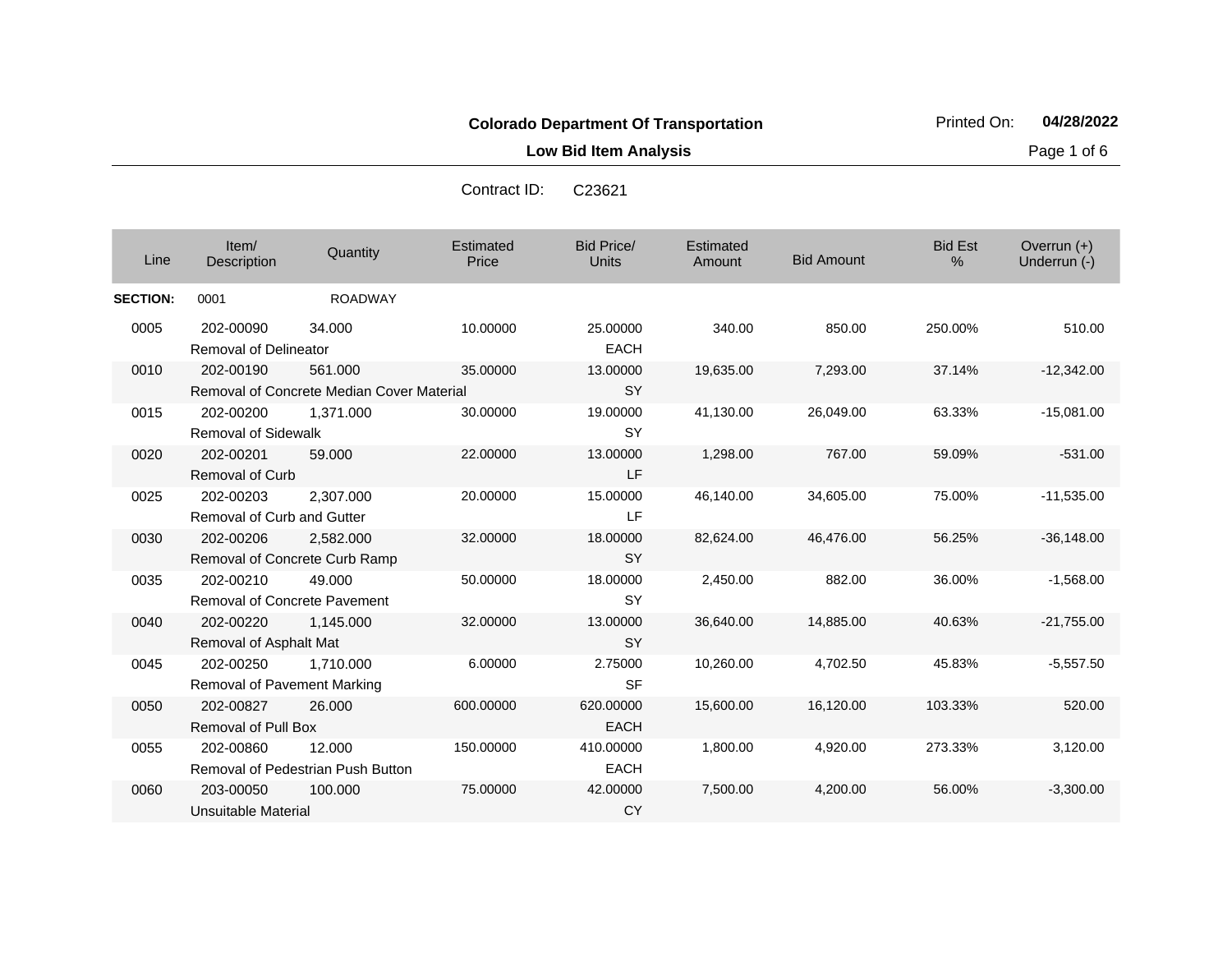**Low Bid Item Analysis Page 2 of 6** 

|                 |                                                    |                | Contract ID:       | C <sub>23621</sub>                |                     |                   |                     |                             |
|-----------------|----------------------------------------------------|----------------|--------------------|-----------------------------------|---------------------|-------------------|---------------------|-----------------------------|
| Line            | Item/<br>Description                               | Quantity       | Estimated<br>Price | <b>Bid Price/</b><br><b>Units</b> | Estimated<br>Amount | <b>Bid Amount</b> | <b>Bid Est</b><br>% | Overrun (+)<br>Underrun (-) |
| <b>SECTION:</b> | 0001                                               | <b>ROADWAY</b> |                    |                                   |                     |                   |                     |                             |
| 0065            | 203-01597<br>Potholing                             | 40.000         | 250.00000          | 50.00000<br><b>HOUR</b>           | 10,000.00           | 2,000.00          | 20.00%              | $-8,000.00$                 |
| 0070            | 208-00090<br>Erosion Control (Curb Ramp)           | 153.000        | 600.00000          | 400.00000<br><b>EACH</b>          | 91,800.00           | 61,200.00         | 66.67%              | $-30,600.00$                |
| 0075            | 210-00065<br>Reset Monument (Type 3A)              | 3.000          | 1,000.00000        | 500.00000<br><b>EACH</b>          | 3,000.00            | 1,500.00          | 50.00%              | $-1,500.00$                 |
| 0080            | 210-00810<br>Reset Ground Sign                     | 38.000         | 400.00000          | 750.00000<br><b>EACH</b>          | 15,200.00           | 28,500.00         | 187.50%             | 13,300.00                   |
| 0085            | 210-00858<br><b>Reset Pedestal Pole</b>            | 1.000          | 1,300.00000        | 750.00000<br><b>EACH</b>          | 1,300.00            | 750.00            | 57.69%              | $-550.00$                   |
| 0090            | 210-00860<br><b>Reset Pedestrian Push Button</b>   | 17.000         | 1,200.00000        | 550.00000<br><b>EACH</b>          | 20,400.00           | 9,350.00          | 45.83%              | $-11,050.00$                |
| 0095            | 210-00865<br>Reset Pedestrian Signal Head          | 1.000          | 300.00000          | 775.00000<br>EACH                 | 300.00              | 775.00            | 258.33%             | 475.00                      |
| 0100            | 210-04010<br>Adjust Manhole                        | 1.000          | 1,200.00000        | 600.00000<br><b>EACH</b>          | 1,200.00            | 600.00            | 50.00%              | $-600.00$                   |
| 0105            | 210-04050<br><b>Adjust Valve Box</b>               | 6.000          | 500.00000          | 750.00000<br><b>EACH</b>          | 3,000.00            | 4,500.00          | 150.00%             | 1,500.00                    |
| 0110            | 212-00050<br>Sod                                   | 3,592.000      | 5.00000            | 5.00000<br><b>SF</b>              | 17,960.00           | 17,960.00         | 100.00%             | 0.00                        |
| 0115            | 212-00700<br>Organic Fertilizer                    | 36.000         | 10.00000           | 50.00000<br>LB                    | 360.00              | 1,800.00          | 500.00%             | 1,440.00                    |
| 0120            | 212-00701<br><b>Compost (Mechanically Applied)</b> | 8.000          | 150.00000          | 100.00000<br><b>CY</b>            | 1,200.00            | 800.00            | 66.67%              | $-400.00$                   |

Contract ID: C23621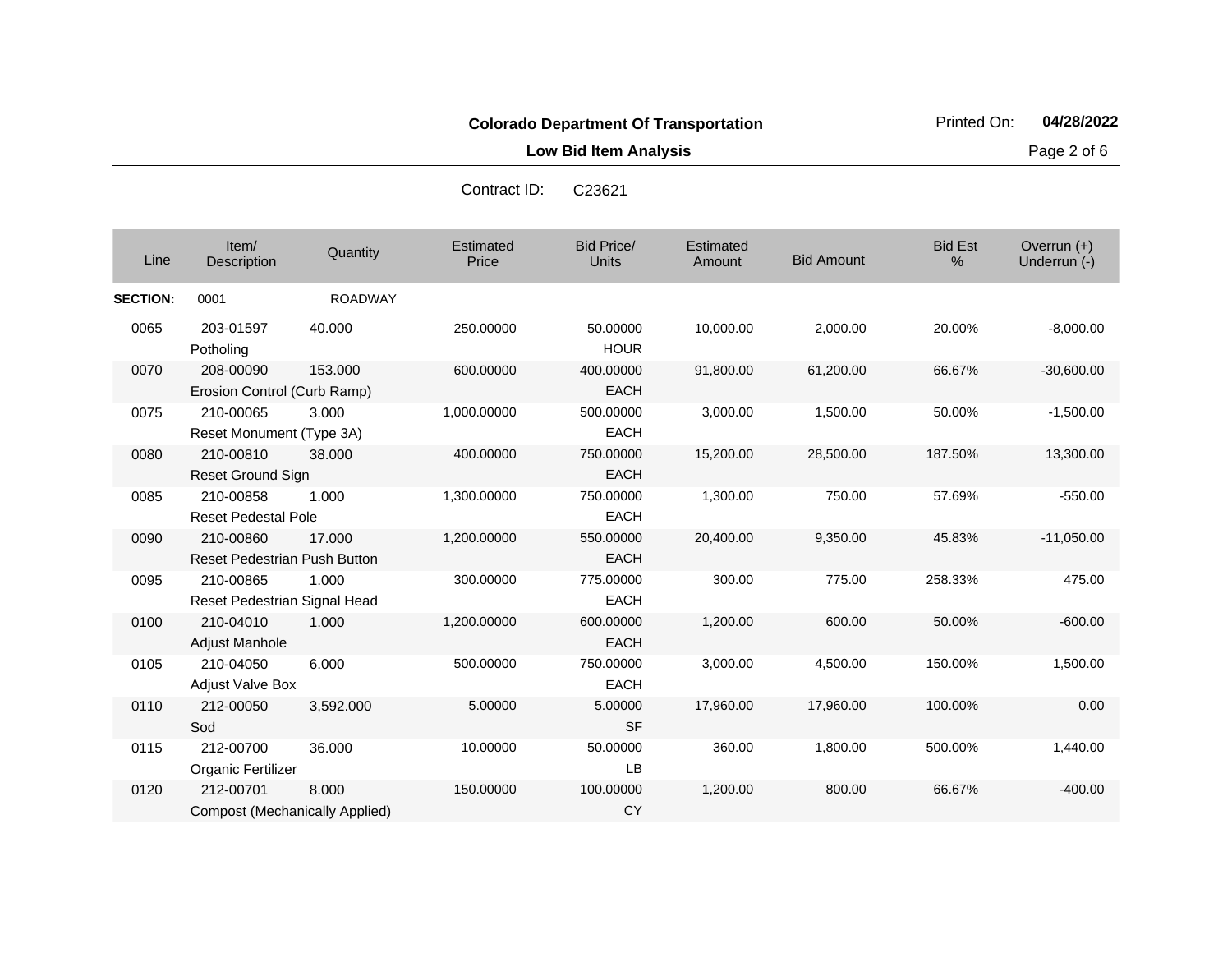**Low Bid Item Analysis Page 3 of 6** 

| Line            | Item/<br>Description                      | Quantity                                        | Estimated<br>Price | <b>Bid Price/</b><br><b>Units</b> | Estimated<br>Amount | <b>Bid Amount</b> | <b>Bid Est</b><br>% | Overrun (+)<br>Underrun (-) |
|-----------------|-------------------------------------------|-------------------------------------------------|--------------------|-----------------------------------|---------------------|-------------------|---------------------|-----------------------------|
| <b>SECTION:</b> | 0001                                      | <b>ROADWAY</b>                                  |                    |                                   |                     |                   |                     |                             |
| 0125            | 212-00703<br>Humate                       | 24.000                                          | 15.00000           | 50.00000<br><b>LB</b>             | 360.00              | 1,200.00          | 333.33%             | 840.00                      |
| 0130            | 212-00708<br>Seeding (Native) Broadcast   | 0.120                                           | 15,000.00000       | 5,000.00000<br><b>ACRE</b>        | 1,800.00            | 600.00            | 33.33%              | $-1,200.00$                 |
| 0135            | 212-01200<br>Landscape Restoration        | 1.000                                           | 20,000.00000       | 5,000.00000<br><b>LS</b>          | 20,000.00           | 5,000.00          | 25.00%              | $-15,000.00$                |
| 0140            | 213-00003<br>Mulching (Weed Free)         | 0.120                                           | 9,000.00000        | 7,500.00000<br><b>ACRE</b>        | 1,080.00            | 900.00            | 83.33%              | $-180.00$                   |
| 0145            | 213-00061<br><b>Mulch Tackifier</b>       | 24.000                                          | 65.00000           | 50.00000<br><b>LB</b>             | 1,560.00            | 1,200.00          | 76.92%              | $-360.00$                   |
| 0150            | 304-06000                                 | 1,840.000<br>Aggregate Base Course (Class 6)    | 55.00000           | 32.00000<br><b>TON</b>            | 101,200.00          | 58,880.00         | 58.18%              | $-42,320.00$                |
| 0155            | 403-00720                                 | 471.000<br>Hot Mix Asphalt (Patching) (Asphalt) | 275.00000          | 300.00000<br><b>TON</b>           | 129,525.00          | 141,300.00        | 109.09%             | 11,775.00                   |
| 0160            | 412-00190<br>Concrete Pavement (Patching) | 658,000                                         | 200.00000          | 115.00000<br><b>SY</b>            | 131,600.00          | 75,670.00         | 57.50%              | $-55,930.00$                |
| 0165            | 503-00018<br>Drilled Shaft (18 Inch)      | 5.000                                           | 250.00000          | 400.00000<br>LF                   | 1,250.00            | 2,000.00          | 160.00%             | 750.00                      |
| 0170            | 608-00000<br><b>Concrete Sidewalk</b>     | 1.281.000                                       | 120.00000          | 79.00000<br><b>SY</b>             | 153,720.00          | 101,199.00        | 65.83%              | $-52,521.00$                |
| 0175            | 608-00010<br>Concrete Curb Ramp           | 2,922.000                                       | 200.00000          | 155.00000<br><b>SY</b>            | 584,400.00          | 452,910.00        | 77.50%              | $-131,490.00$               |
| 0180            | 608-00015<br>Detectable Warnings          | 12.000                                          | 100.00000          | 82.00000<br><b>SF</b>             | 1,200.00            | 984.00            | 82.00%              | $-216.00$                   |

Contract ID: C23621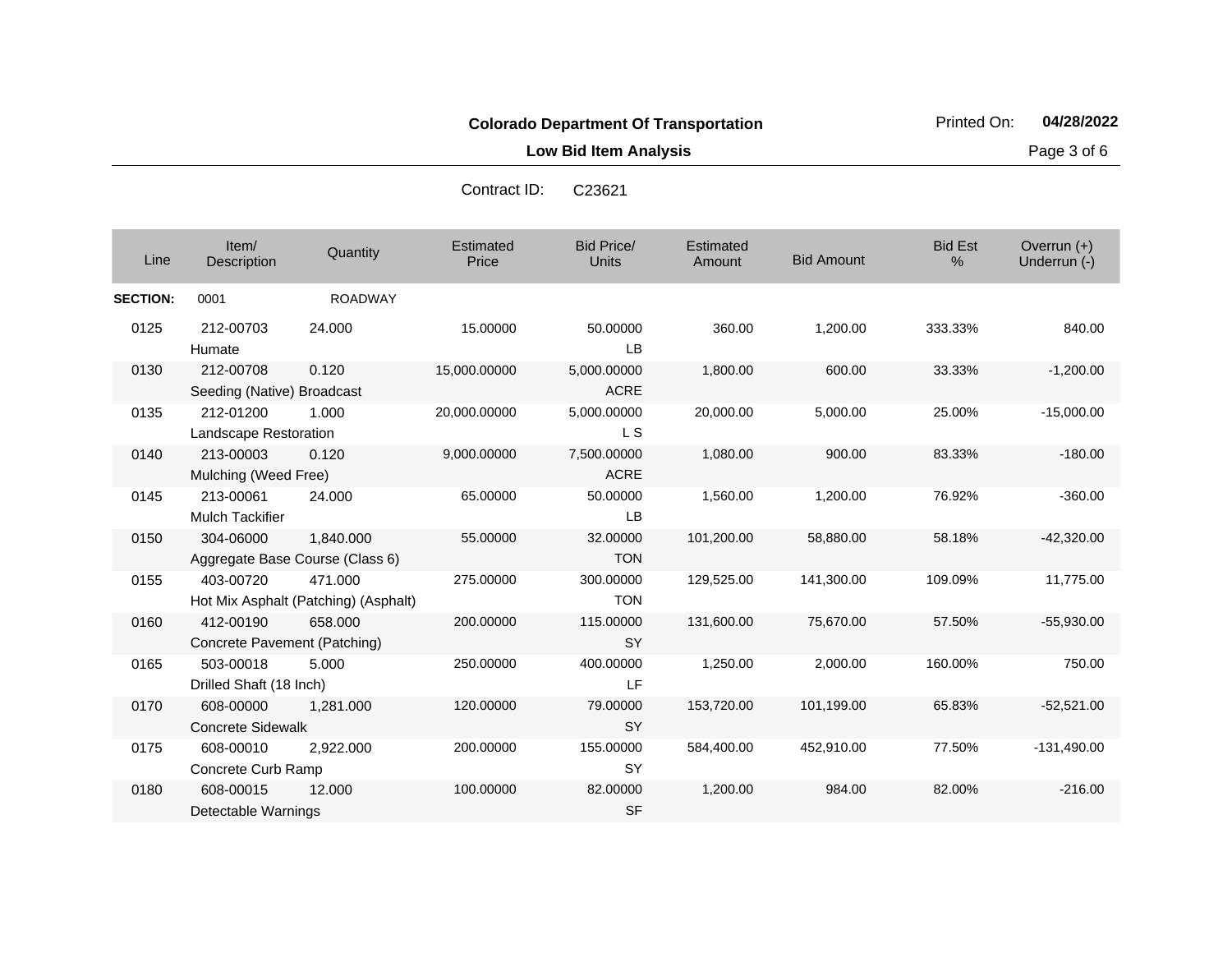**Low Bid Item Analysis Page 4 of 6** 

| C <sub>23621</sub> |
|--------------------|

| Line            | Item/<br>Description                       | Quantity                                           | Estimated<br>Price | <b>Bid Price/</b><br>Units | Estimated<br>Amount | <b>Bid Amount</b> | <b>Bid Est</b><br>% | Overrun $(+)$<br>Underrun (-) |
|-----------------|--------------------------------------------|----------------------------------------------------|--------------------|----------------------------|---------------------|-------------------|---------------------|-------------------------------|
| <b>SECTION:</b> | 0001                                       | <b>ROADWAY</b>                                     |                    |                            |                     |                   |                     |                               |
| 0185            | 608-10000<br>Sidewalk Drain                | 10.000                                             | 500.00000          | 350.00000<br>LF            | 5,000.00            | 3,500.00          | 70.00%              | $-1,500.00$                   |
| 0190            | 609-20010<br>Curb Type 2 (Section B)       | 518,000                                            | 55.00000           | 41.00000<br>LF             | 28,490.00           | 21,238.00         | 74.55%              | $-7,252.00$                   |
| 0195            | 609-21020                                  | 2.426.000<br>Curb and Gutter Type 2 (Section II-B) | 50.00000           | 41.00000<br>LF             | 121,300.00          | 99,466.00         | 82.00%              | $-21,834.00$                  |
| 0200            | 610-00030                                  | 5,989.000<br>Median Cover Material (Concrete)      | 16.00000           | 12.00000<br><b>SF</b>      | 95,824.00           | 71,868.00         | 75.00%              | $-23,956.00$                  |
| 0205            | 612-00001<br>Delineator (Type I)           | 34.000                                             | 50.00000           | 50.00000<br><b>EACH</b>    | 1,700.00            | 1,700.00          | 100.00%             | 0.00                          |
| 0210            | 613-00200<br>2 Inch Electrical Conduit     | 266,000                                            | 20.00000           | 38.00000<br>LF             | 5,320.00            | 10,108.00         | 190.00%             | 4,788.00                      |
| 0215            | 613-07001<br>Type One Pull Box             | 2.000                                              | 900.00000          | 950.00000<br><b>EACH</b>   | 1,800.00            | 1,900.00          | 105.56%             | 100.00                        |
| 0220            | 613-07002<br>Type Two Pull Box             | 6.000                                              | 1,400.00000        | 1,050.00000<br><b>EACH</b> | 8,400.00            | 6,300.00          | 75.00%              | $-2,100.00$                   |
| 0225            | 613-07003<br>Type Three Pull Box           | 16.000                                             | 1,300.00000        | 1,100.00000<br><b>EACH</b> | 20,800.00           | 17,600.00         | 84.62%              | $-3,200.00$                   |
| 0230            | 613-07004<br><b>Type Four Pull Box</b>     | 2.000                                              | 1,700.00000        | 1,700.00000<br><b>EACH</b> | 3,400.00            | 3,400.00          | 100.00%             | 0.00                          |
| 0235            | 614-70150                                  | 2.000<br>Pedestrian Signal Face (16) (Countdown)   | 750.00000          | 900.00000<br><b>EACH</b>   | 1,500.00            | 1,800.00          | 120.00%             | 300.00                        |
| 0240            | 614-72860<br><b>Pedestrian Push Button</b> | 5.000                                              | 1,100.00000        | 750.00000<br><b>EACH</b>   | 5,500.00            | 3,750.00          | 68.18%              | $-1,750.00$                   |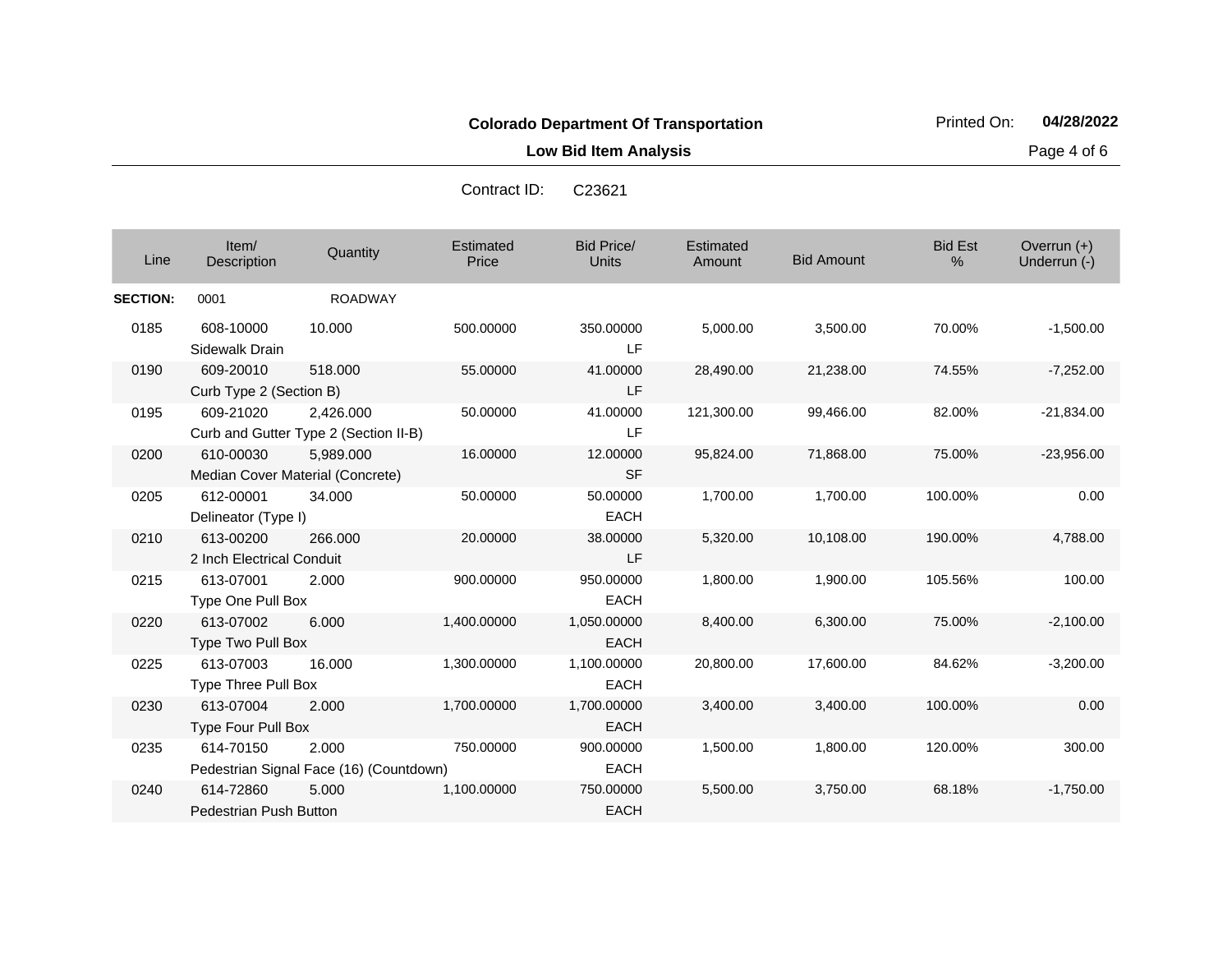**Low Bid Item Analysis Page 5 of 6** 

| Contract ID: | C <sub>23621</sub> |
|--------------|--------------------|
|              |                    |

| Line            | Item/<br>Description                           | Quantity                                              | Estimated<br>Price | <b>Bid Price/</b><br><b>Units</b> | Estimated<br>Amount | <b>Bid Amount</b> | <b>Bid Est</b><br>% | Overrun $(+)$<br>Underrun (-) |
|-----------------|------------------------------------------------|-------------------------------------------------------|--------------------|-----------------------------------|---------------------|-------------------|---------------------|-------------------------------|
| <b>SECTION:</b> | 0001                                           | <b>ROADWAY</b>                                        |                    |                                   |                     |                   |                     |                               |
| 0245            | 614-72862                                      | 8.000<br>Pedestrian Push Button (Special)             | 1,500.00000        | 1,600.00000<br><b>EACH</b>        | 12,000.00           | 12,800.00         | 106.67%             | 800.00                        |
| 0250            | 614-72863                                      | 7.000<br>Pedestrian Push Button Post Assembly         | 2,000.00000        | 1,850.00000<br>EACH               | 14,000.00           | 12,950.00         | 92.50%              | $-1,050.00$                   |
| 0255            | 625-00000<br><b>Construction Surveying</b>     | 1.000                                                 | 70,000.00000       | 4,000.00000<br>L S                | 70,000.00           | 4,000.00          | 5.71%               | $-66,000.00$                  |
| 0260            | 626-00000<br>Mobilization                      | 1.000                                                 | 200,000.00000      | 202,976.25000<br><b>LS</b>        | 200,000.00          | 202,976.25        | 101.49%             | 2,976.25                      |
| 0265            | 626-01114                                      | 120.000<br>Public Information Management (Tier IV)    | 75.00000           | 60.00000<br>DAY                   | 9,000.00            | 7.200.00          | 80.00%              | $-1,800.00$                   |
| 0270            | 627-00008                                      | 9.000<br>Modified Epoxy Pavement Marking              | 500.00000          | 575.00000<br>GAL                  | 4,500.00            | 5,175.00          | 115.00%             | 675.00                        |
| 0275            | 627-30410<br>(Xwalk-Stop Line)                 | 6.005.000<br>Preformed Thermoplastic Pavement Marking | 15.00000           | 12.25000<br><b>SF</b>             | 90,075.00           | 73,561.25         | 81.67%              | $-16,513.75$                  |
| 0280            | 630-00000<br>Flagging                          | 500.000                                               | 30.00000           | 40.00000<br><b>HOUR</b>           | 15,000.00           | 20,000.00         | 133.33%             | 5,000.00                      |
| 0285            | 630-00007<br><b>Traffic Control Inspection</b> | 55.000                                                | 275.00000          | 500.00000<br><b>DAY</b>           | 15,125.00           | 27,500.00         | 181.82%             | 12,375.00                     |
| 0290            | 630-00012<br><b>Traffic Control Management</b> | 110.000                                               | 1,100.00000        | 2,000.00000<br><b>DAY</b>         | 121,000.00          | 220,000.00        | 181.82%             | 99,000.00                     |
| 0295            | 630-80340<br>Pedestrian Barricade (ADA)        | 100.000                                               | 55.00000           | 60.00000<br>LF                    | 5,500.00            | 6,000.00          | 109.09%             | 500.00                        |
| 0300            | 630-80341                                      | 44.000<br>Construction Traffic Sign (Panel Size A)    | 60.00000           | 10.00000<br><b>EACH</b>           | 2,640.00            | 440.00            | 16.67%              | $-2,200.00$                   |